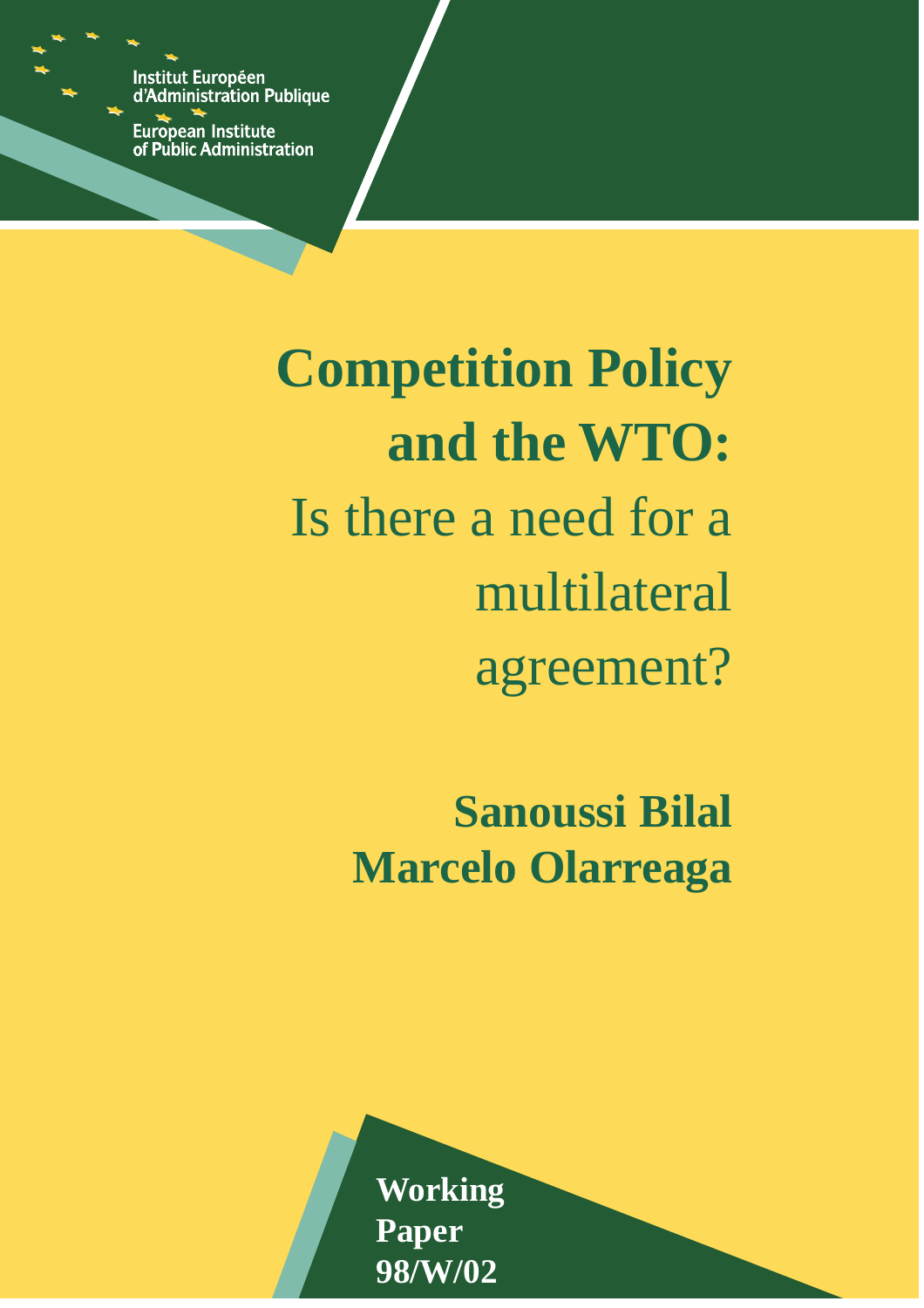Competition Policy and the WTO: Is there a need for multilateral agreement?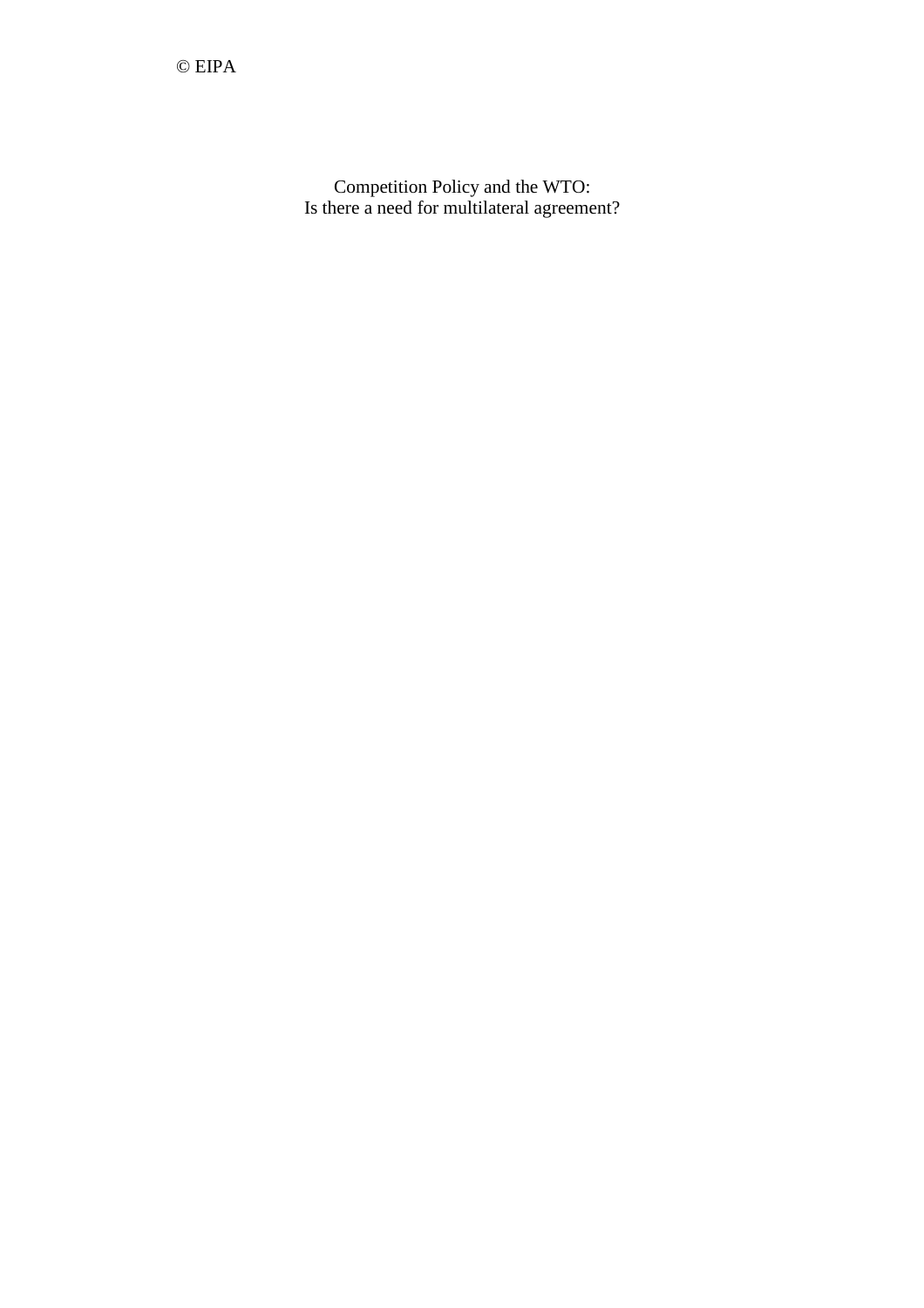© EIPA

#### **98/W/02**

© 1998, European Institute of Public Administration.

All rights reserved. No part of this publication may be reproduced, stored in a retrieval system, or transmitted in any form or by any means, mechanical, photocopying, or otherwise, without prior written permission of the publisher, European Institute of Public Administration, O.L. Vrouweplein 22, P.O. Box 1229, 6201 BE Maastricht, the Netherlands.

Typeset and printed by the Publications Service, EIPA, the Netherlands.

This working paper has not been language checked by EIPA's Linguistic Services.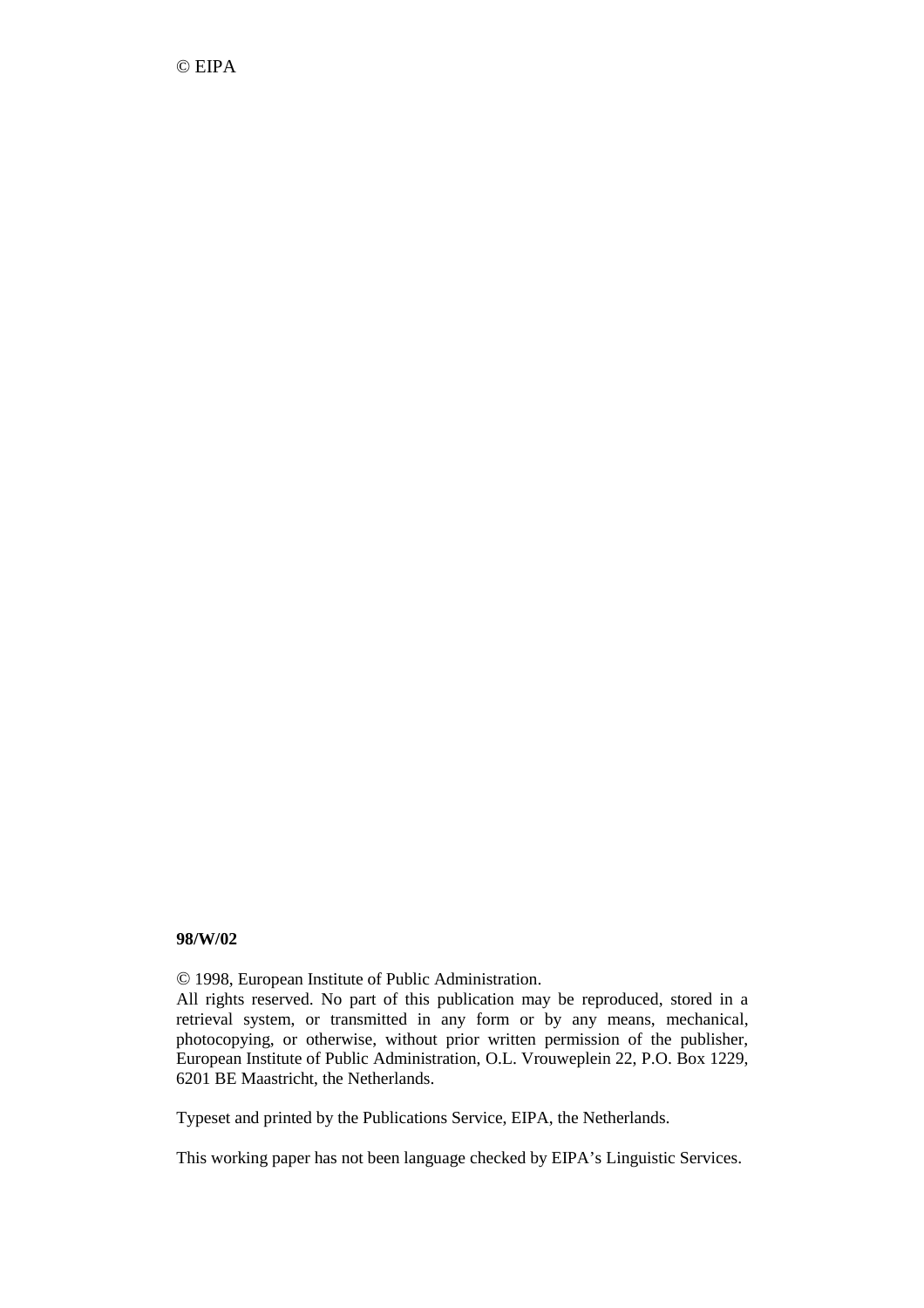# **Competition Policy and the WTO: Is there a need for a multilateral agreement?\***

*Sanoussi Bilal* ∗∗ *Marcelo Olarreaga\*\*\**

September 1998

#### **Abstract**

This paper discusses the arguments in favour of an International Competition Policy Agreement (ICPA) within the WTO framework. We argue that the only clear justification for an ICPA is in the presence of cross-border policy spillovers in competition policy. However, it is shown that such an agreement may lead both to a less competitive world trading system and, more importantly, to a lower level of world welfare. While recognizing the potential benefits that may arise from an ICPA, we recommend a cautious approach that acknowledges these drawbacks and other potential holes in such an agreement.

(JEL F13, L40)

 $\overline{a}$ 

**Key Words:** competition policy, trade negotiations, World Trade Organization.

<sup>\*</sup> We gratefully acknowledge comments by Marc Bacchetta, Henrik Horn and Jaime de Melo. An earlier version of this paper was presented at the CEFIR-EIPA seminar on *Competition Policy and Regional Integration* held in Montevideo on the 8-10 of September 1997. The views expressed here are those of the authors solely and do not necessarily reflect those of the institution with which they are associated.

<sup>∗∗</sup> European Institute of Public Administration, P.O. Box 1229, 6201 BE Maastricht, The Netherlands, e-mail: sbi@eipa.nl

<sup>\*\*\*</sup> Development Economic Research Group, The World Bank, 1818 H Street, Washington DC 20433, USA; e-mail: molarreaga@worldbank.org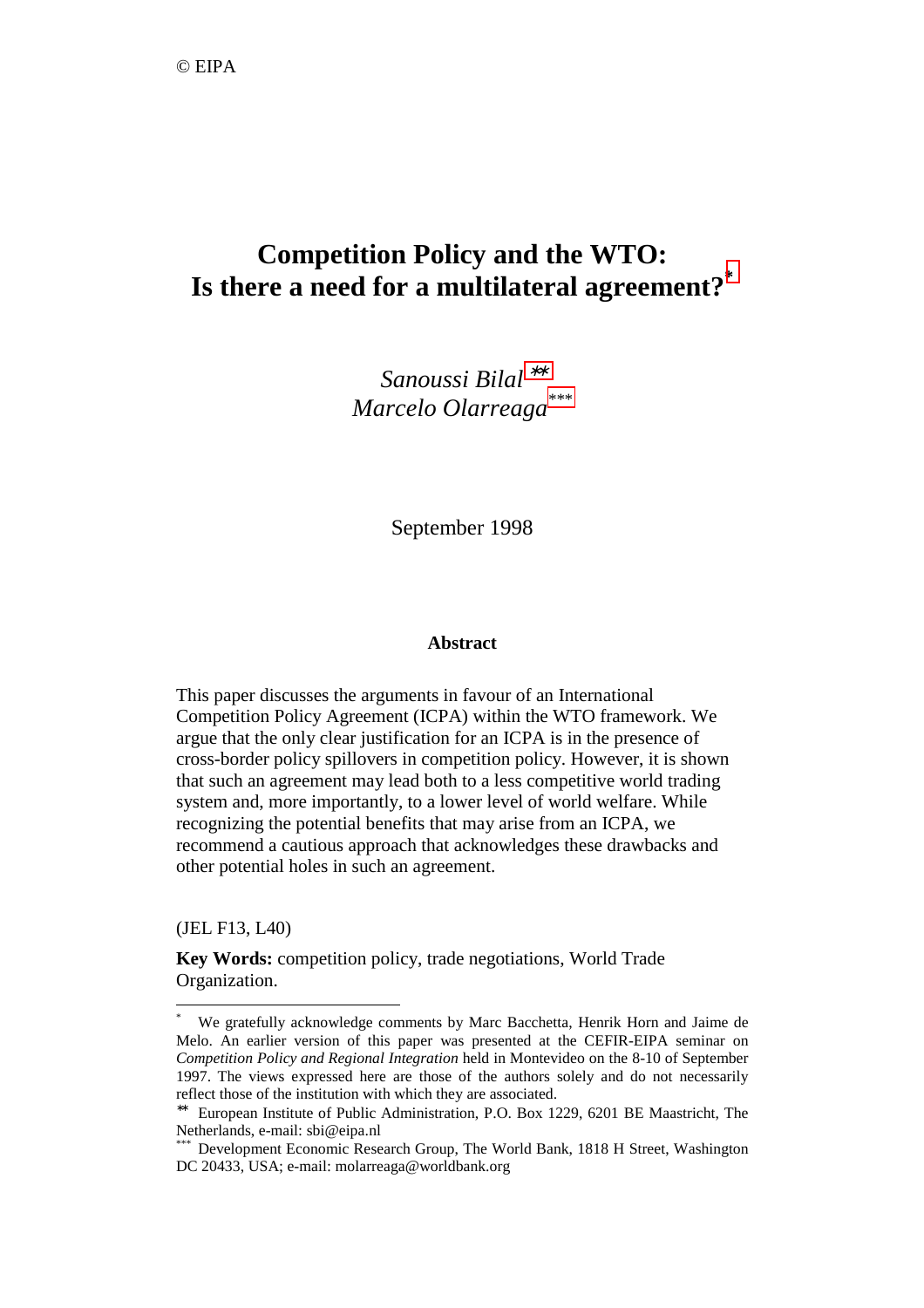© EIPA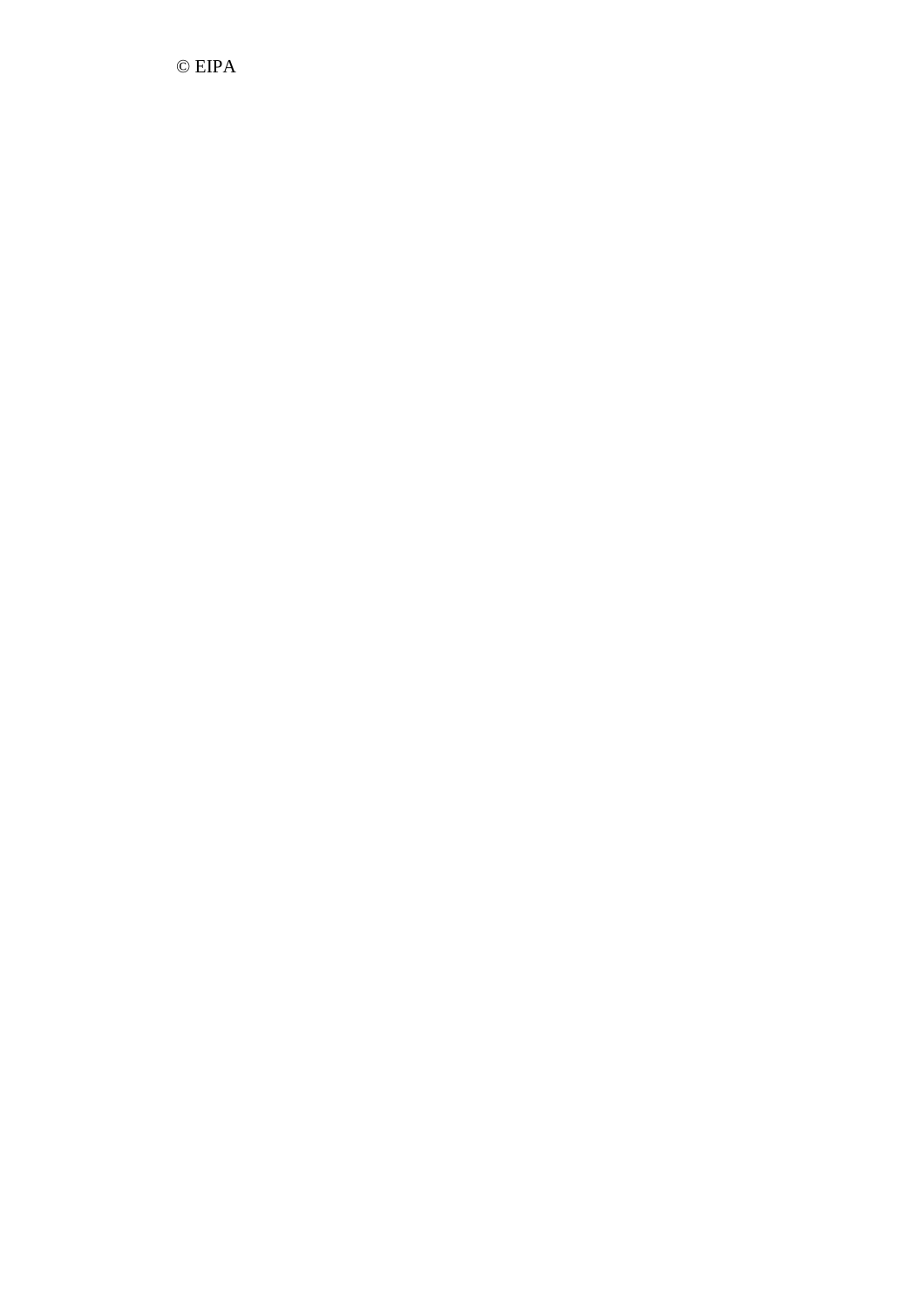## **1. INTRODUCTION**

The first regular biennial Ministerial meeting of the World Trade Organization (WTO) held in Singapore in December 1996 gave birth to a working group which will study the interaction between trade and competition policies.<sup>1</sup> This was not the first time that the subject was considered in the WTO/GATT.<sup>2</sup> Already in 1948, the Havana Charter for the creation of an International Trade Organization (ITO) included a Restrictive Business Practices chapter (Chapter V) whose objective was to prevent business practices that restrain competition and adversely affect international trade. However, the Havana Charter never entered into force due to the refusal by the US Congress to ratify it, probably of its fear of loosing some of its sovereignty (see Jackson, 1969).

The failure to create the ITO resulted into the incorporation of a 'bestendeavours' clause in Article XXIX of the General Agreement on Trade and Tariffs GATT to account for the agreement reached on Articles I to VI of the Havana Charter. However, Article XXIX of GATT and other later provisions (discussed below in section 2) are seen by some authors as insufficient (see Matsushita, 1997). On the contrary, others argue that reinterpretation of existing rules may suffice to ensure a fair-competitive world trading system (see, for example, Bacchetta, Horn and Mavroidis, 1997.)

Those authors who see existing rules as insufficient often urge for negotiations on an agreement on competition policy to be undertaken within the WTO. This is the approach supported for instance by the European Union (EU). Several arguments are advanced. First, the on-going trade liberalization through successive rounds of negotiations (and other agreements such as the General Agreements on Trade and Services (GATS)) implies that competition policy, as an instrument to restrict market access, becomes more visible as traditional trade barriers vanish. Second, as trade policy becomes constrained by WTO rules, governments may be tempted to substitute trade restrictions by competition policy barriers to trade. Third, conflicts over competition issues may trigger trade wars (as could have been the case with the US-EU dispute over the Boeing-

The working group will have to report by the end of 1998 to the General Council of the WTO.

<sup>2</sup> Note that the WTO is not the only international forum on which the relation between trade and competition policies are discussed. Developed countries have been discussing this issue within the OECD and developing countries have pursued this topic within UNCTAD. The advantage of the WTO over OECD and UNCTAD is that the former has an enforcement mechanism through the dispute settlement process. This paper focuses exclusively on the WTO.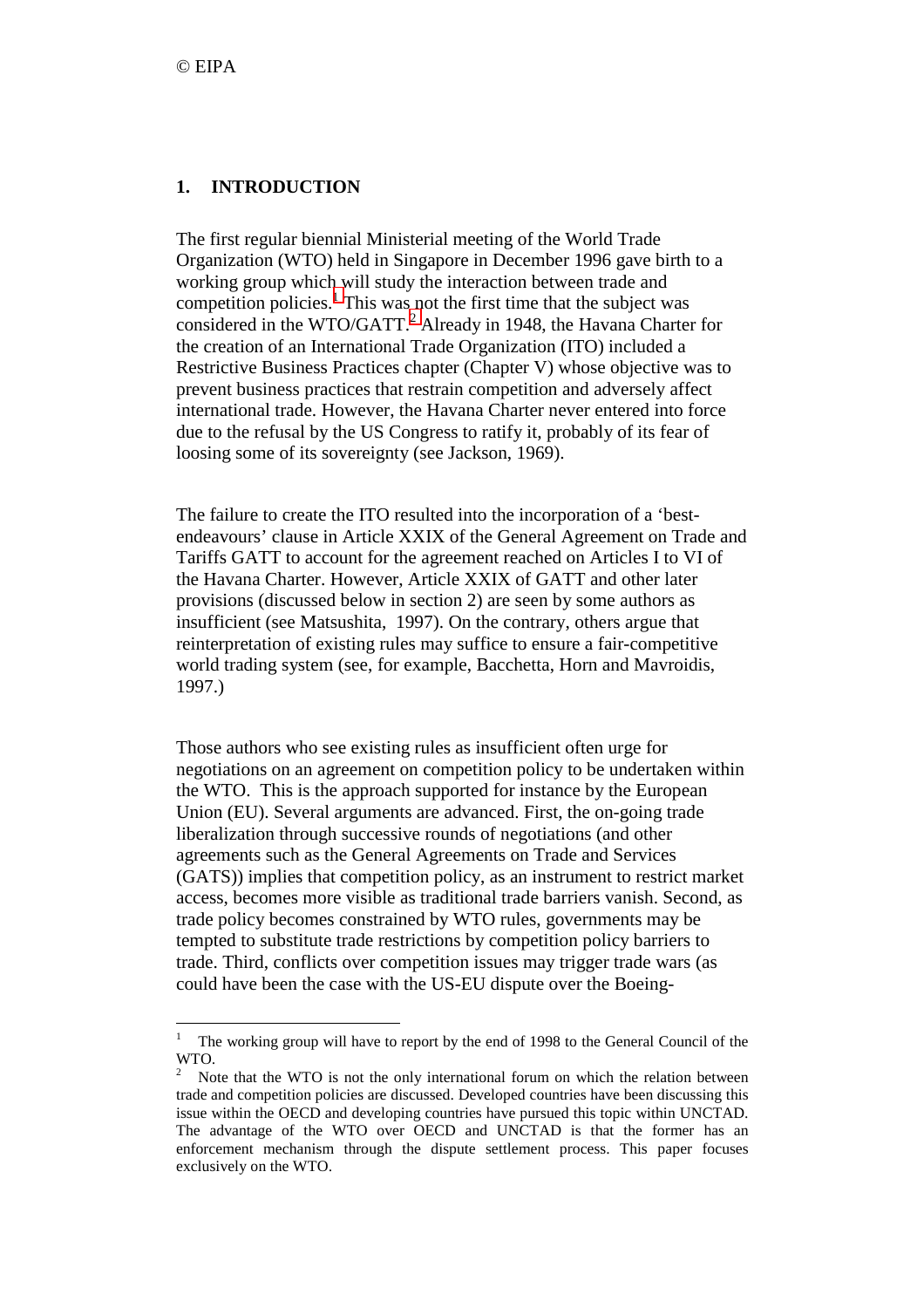McDonnell Douglas merger).<sup>3</sup> More generally, this implies that to fully capture gains from trade liberalization countries should also remove impediments to trade induced by competition policy.

The paper is organised as follows. Section 2 gives a brief summary of provisions against anti-competitive behaviour in WTO. Arguments for the creation of an International Competition Policy Agreement (ICPA) are discussed in section 3 where it is argued that the only robust case for an ICPA is linked to the presence of competition policy spillovers (i.e., the decision of a national competition policy authority affects rest-of-the-world welfare).

However, as discussed in section 4, the case for an ICPA, based on competition policy spillovers, would be damped by the difficulties that a hasty implementation could entail. A major hurdle is that it is not clear how large would be the gains and costs from such an agreement. Moreover, it is difficult to determine, *a priori*, whether the creation of an ICPA would result in a more or less competitive world, as shown in section 5. Besides, if one introduces endogenous determination of competition policy into the analysis, as we do in section 6, then the scope for such an agreement to improve economic efficiency tends to shrink, as lobbying inherently gives a second-best nature to any policy decision.

Finally, section 7 explores the costs of such an agreement within the WTO, whereas section 8 provides some concluding remarks.

# **2. PROVISIONS AGAINST ANTI-COMPETITIVE BEHAVIOUR IN WTO**

This section focuses on provisions against anti-competitive behaviour in the GATT and WTO framework.<sup>4</sup>

<sup>3</sup> As argued by Sir Leon Brittan: 'I have long believed that we need an international agreement on competition rules and smoother cooperation between national competition jurisdictions. Otherwise there are bound to be more and more clashes when powerful competition authorities seek to deal with the same case, applying different rules.' (Financial Times, 25/07/97).

<sup>4</sup> The discussion below extensively relies on World Trade Organization (1997).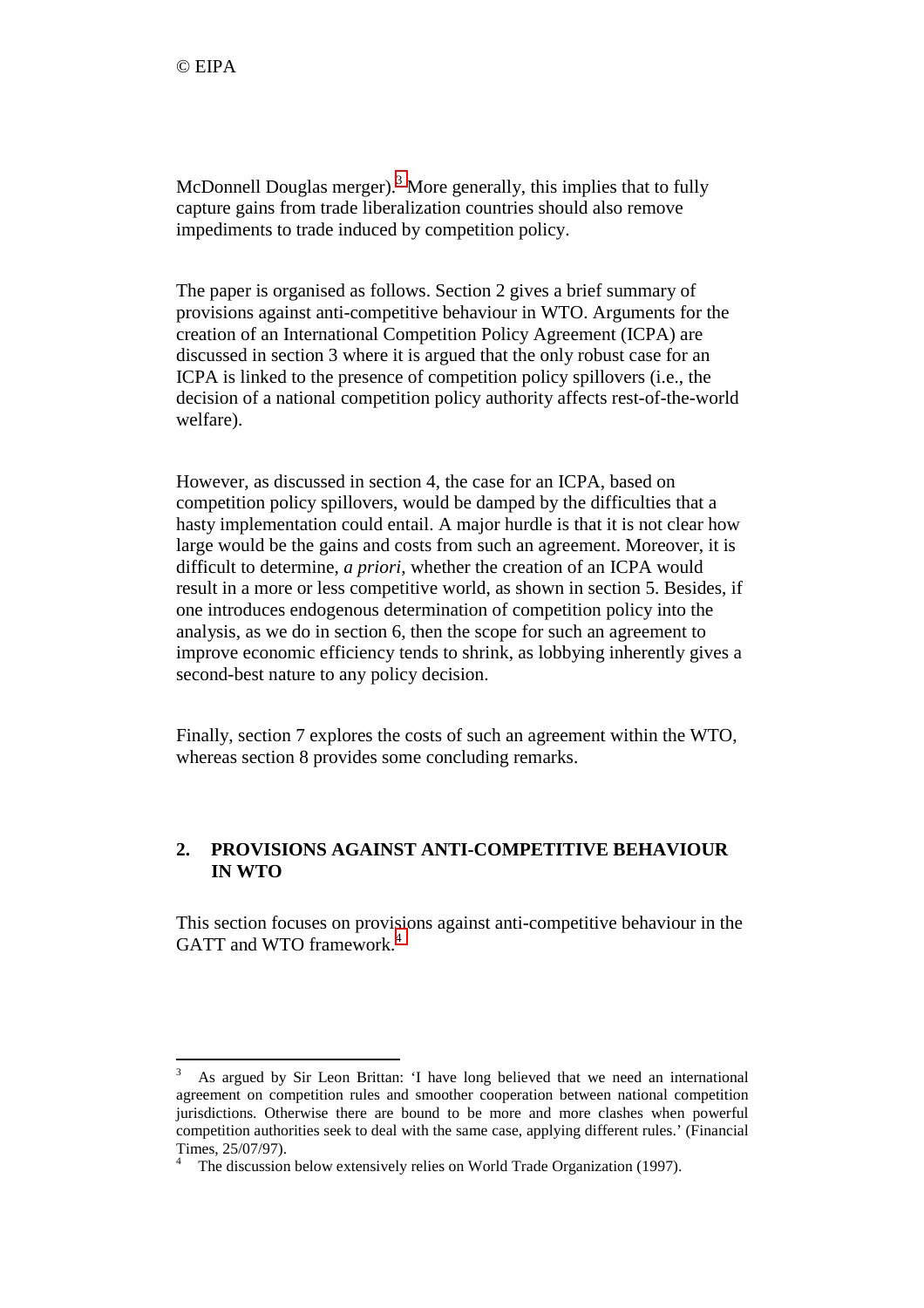# **2.1 A brief history**

Provisions for restrictive business practices were first introduced in the GATT through Article XXIX:1. This Article required contracting parties to observe the general principles of Chapter V (among others) of the Havana Charter while expecting ratification of the Havana Charter by all contracting parties. The objective of Chapter V was to 'prevent, on the part of private or public commercial enterprises, business practices affecting international trade which restraint competition, limit access to markets, or foster monopolistic control, whenever such practices have harmful effects on the expansion of production or trade...'. Deletion of Article XXIX of the GATT was voted in 1955 when it became clear that the Havana Charter would not enter into force,<sup>5</sup> and a working party considered proposals to include in the GATT provisions along the lines of those of Chapter V of the Havana Charter. However, it was agreed to postpone further considerations on this matter pending the outcome of discussions on related issues in the Economic and Social Council of the United Nations.

In 1958, a *Group of Experts* was created to study whether and to what extent the GATT should include provisions on trade-related competition issues. Building on the report of the Group of Experts, a Decision on Arrangements for Consultations on Restrictive Business Practices was adopted in 1960. The Decision 'recommends that, at the request of any contracting party, a contracting party should enter into consultations on Restrictive Business Practices on a bilateral or a multilateral basis as appropriate...and if it agrees that such harmful effects are present it should take such measures as it deems appropriate to eliminate these effects.' These arrangements have been invoked on only three occasions, all during 1996, in regard to disputes submitted by the United States against Japan concerning the Kodak vs. Fuji case.

The abuse of dominant positions through international price-dumping is condemned in Article VI of GATT and countries are allowed to introduce countervailing duties when injured by dumping by foreign firms. Obviously, the solution proposed by Article VI has a second-best nature, as it does not tackle the problem directly. This could be corrected with the adoption of an  $ICPA.<sup>6</sup>$ 

<sup>5</sup> Failure by one contracting party to ratify this change result in continuous inclusion of Article XXIX in GATT. However, as suggested by Bacchetta *et al*. (1997), it is not clear 'whether Members (of the GATT/WTO) are still bound by obligations contained in Chapter V of the Havana Charter'.

<sup>6</sup> Some authors, e.g., Hoekman and Mavroidis (1996), argue that with the successful conclusion of the Uruguay Round and the resulting prohibition of VERs, lobbying for protection has further shifted towards anti-dumping given the inherent protectionist bias of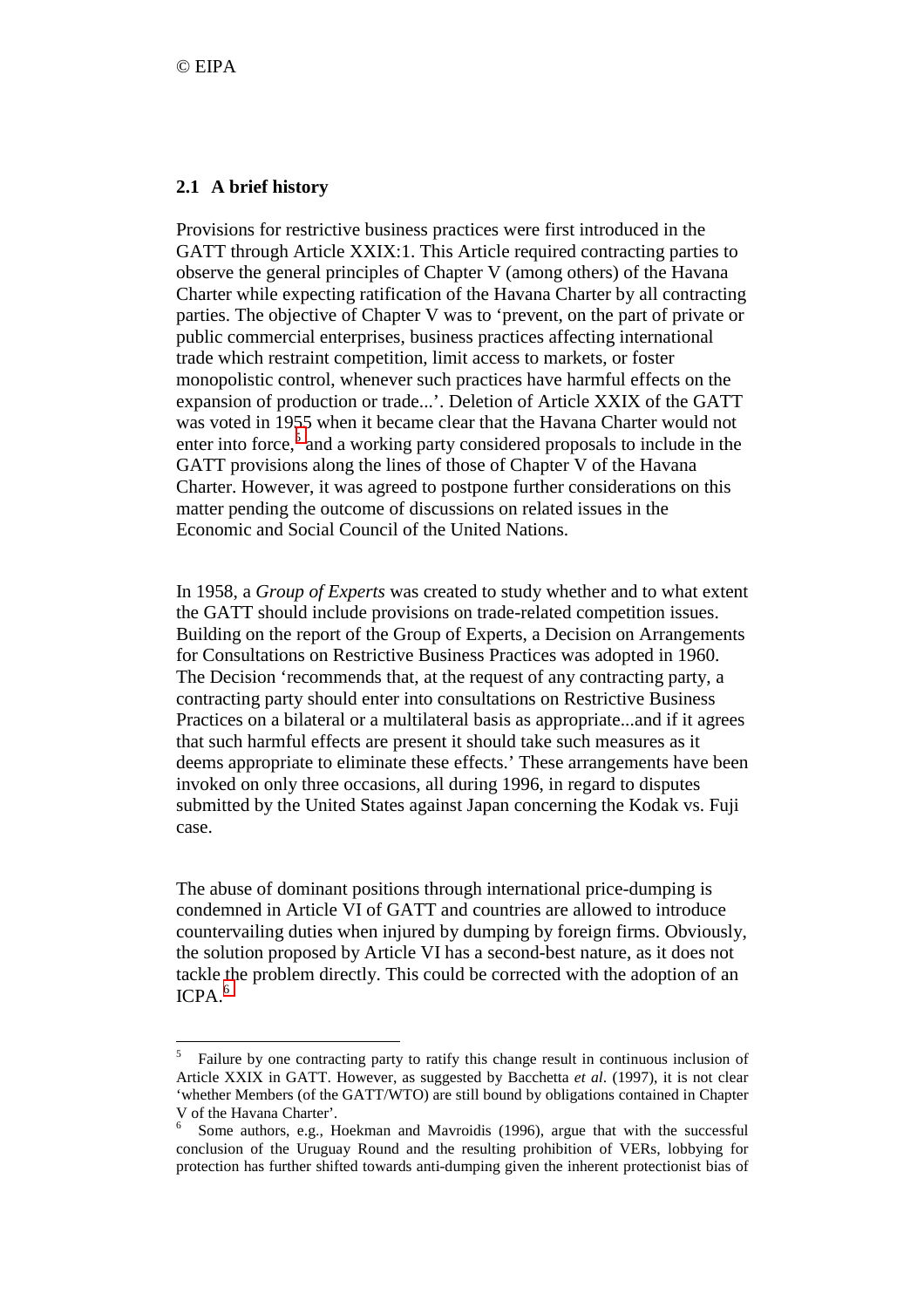1

The inclusion of competition policy rules in GATT was also considered during the preliminary negotiations for the Uruguay Round, but was later dismissed in 1986 when launching the Round in Punta del Este.

anti-dumping rules. Vosgereau (1995) argues that the second-best nature of anti-dumping duties raise a case for an ICPA. However, while in theory an ICPA would be a first-best choice, its practical relevance depends on the rules and implementation of these rules within the ICPA. In other words, depending on its design, an ICPA could fail to correct for the protectionist bias of anti-dumping duties.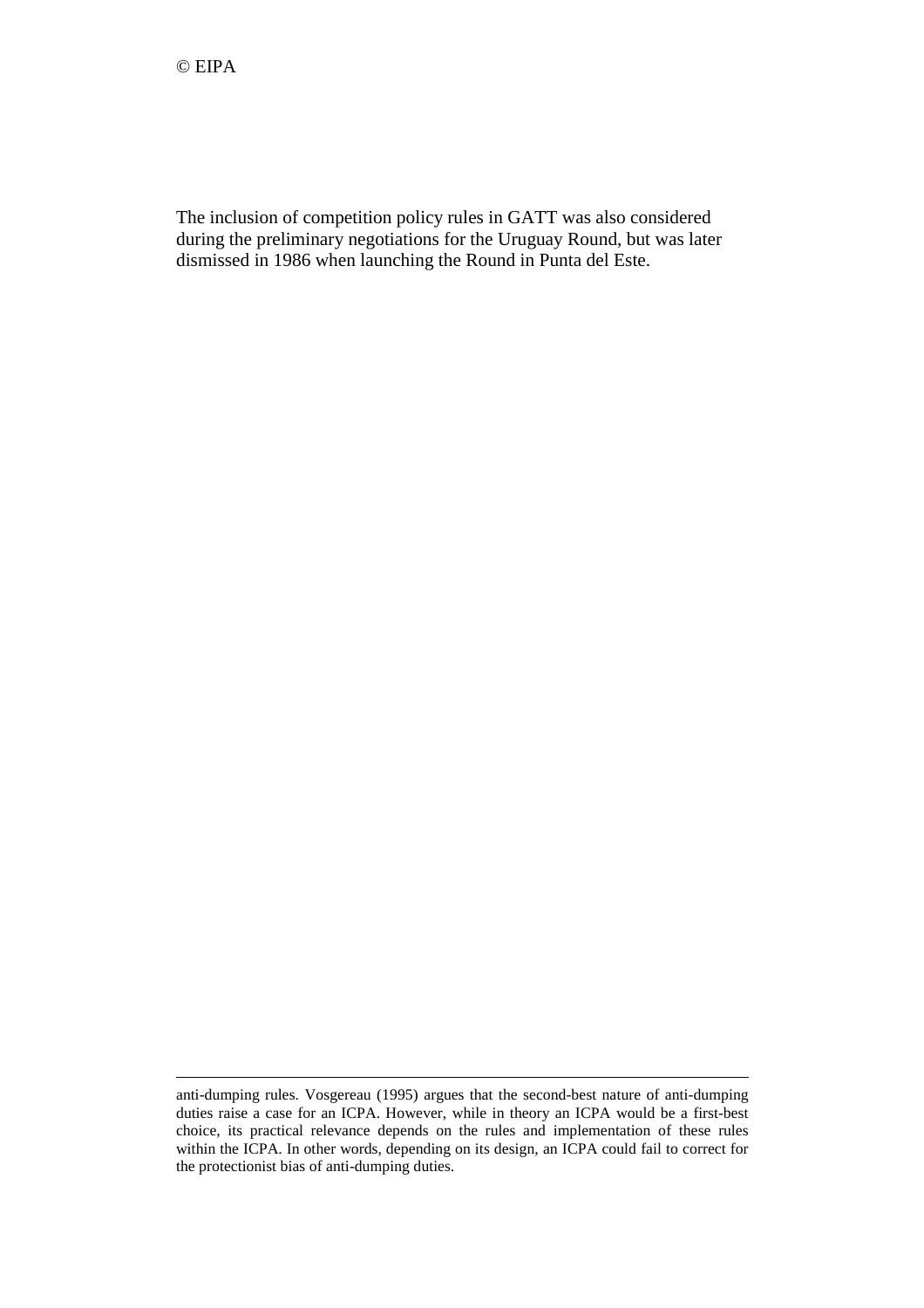# **2.2 Provisions against anti-competitive behaviour in post-Uruguay Round agreements**

As internationalisation of production is progressing worldwide, the WTO approach differs from the GATT-1947 by focusing on broader and integrated market access guarantees. This has translated into inclusion of several provisions concerning private anti-competitive behaviour in the new WTO agreements. These new agreements are the General Agreement on Trade in Services (GATS), the Agreement on Trade-Related aspects of Intellectual Property Rights (TRIPS), and the Agreement on Trade-Related Investment Measures (TRIMS).

All these agreements recognize the need for including provisions against anti-competitive behaviour. Concerns about private anti-competitive behaviour in the service sectors seem particularly relevant when noting that this sector includes telecommunications and financial services which are characterised by important dominant positions by incumbent firms or mergers and where contestability of markets is relatively limited because of large fixed costs. Intellectual property rights have an inherent anticompetitive nature as they provide monopoly rights to their owners. Investment abroad, especially Foreign Direct Investment, generally occurs in imperfectly competitive markets. Thus, the importance of considering anti-competitive behaviour in all these agreements. However, none of the agreements goes beyond the recommendation of entering into consultations whenever anti-competitive business practices may have a serious impact on competition and thereby restrain trade.<sup>7</sup>

Other agreements and articles of GATT 1994 address implicitly or explicitly the question of anti-competitive behaviour. These include, for example, the agreement on safeguards, Article xvii of GATT 1994 on state trading enterprises, the agreement on technical barriers to trade, the agreement on the application of sanitary and phytosanitary measures, the agreement on preshipment inspection, and the agreement on trade in civil aircraft. To describe these goes beyond the scope of this paper. The interested reader can refer to Petersmann (1996) who gives a clear and detailed lists of provision for anti-competitive behaviour in all these agreements and articles.

Most authors agree that there exists several holes and loopholes in existing WTO rules concerning private anti-competitive behaviour. Take the

<sup>7</sup> This is the case in article IX:2 of GATS and Article 40 of TRIPS. Article 9 of TRIMS requires the Council of Trade in Goods to consider the introduction into the agreement of provisions for competition policy before 1999.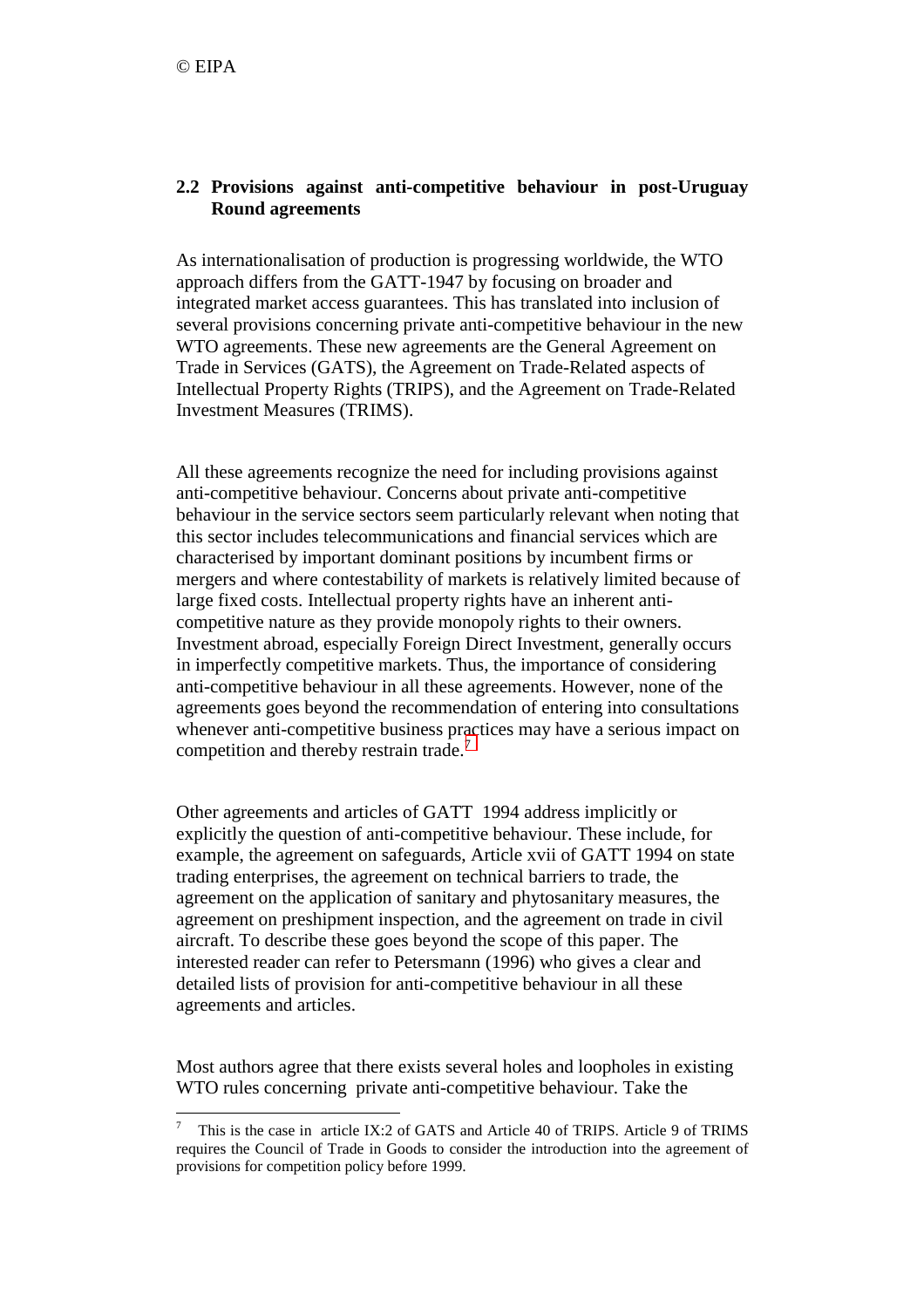following examples. First, the recent Boeing-McDonnell Douglas merger was clearly out of reach of WTO rules and the application of extraterritoriality clauses may lead to a trade war without an international dispute settlement mechanism. The second-best nature of anti-dumping duties provide a second example. The question, however, is not only whether existing provisions should be seen as sufficient, but whether negotiations for a multilateral agreement on competition policy can be justified on a cost and benefit analysis.

In the next section we discuss arguments in favour of an ICPA.

# **3. ARGUMENTS FOR AN INTERNATIONAL COMPETITION POLICY AGREEMENT (ICPA)**

Several arguments can be put forward in favour of an international approach towards competition rules. These are discussed in turn below and some counter arguments are advanced.

First, international trade is distorted by private anti-competitive behaviour. In this case, some form of transnational competition cooperation may be necessary to insure that trade agreements are not circumvented by business practices restricting competition and therefore reducing the gains from trade liberalisation and market access.<sup>8</sup>

Moreover, if restrictive business practices affect trade, then national competition policies affect rest-of-the-world welfare. If we assume that the prime objective of competition policy is to prevent departures from competition (i.e 'endogenous market distortions' in Bhagwati's (1971) terminology) that would reduce welfare, then national competition authorities will attempt to maximise national welfare. Under partial equilibrium, this implies that the focus of a benevolent government is, from an economic perspective, to prevent 'market distortion' whose net effects on total national consumer *and* producer surplus are negative. Thus, as discussed in section 4, it neglects the international externalities associated with its competition policy, i.e., the effects on rest-of-the-world welfare. To

<sup>8</sup> The beneficial effects of an ICPA may be limited for small countries where a liberal trade and foreign investment policy may suffice to ensure relatively competitive markets. Indeed, Singapore and Hong Kong have no national competition policy authorities as they believe that their open trade and investment policies largely substitute for competition regulation. Note, however, that small countries may be 'victims' of foreign countries laxist competition policies and therefore support the idea of an ICPA.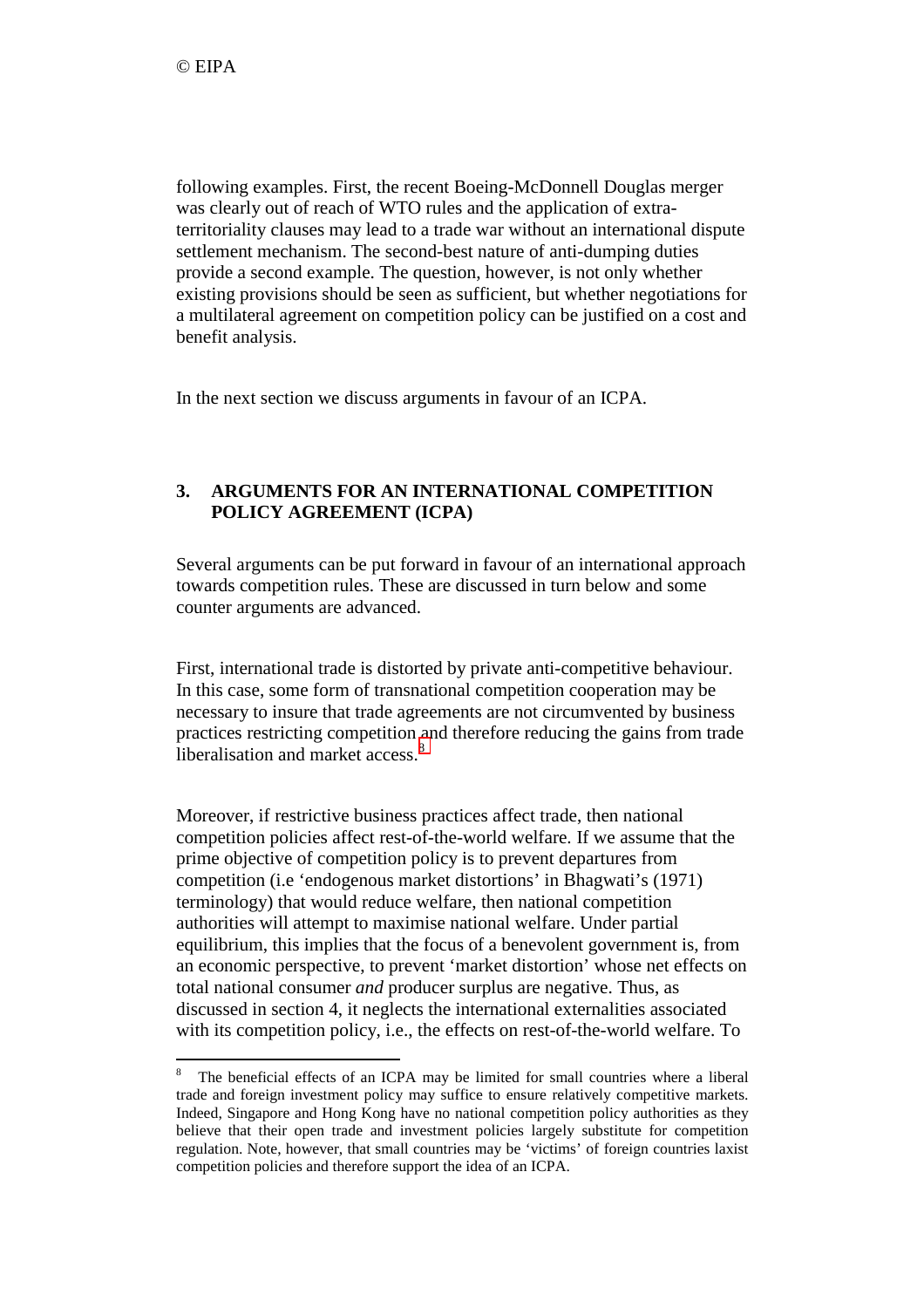illustrate this, consider a monopolist which sells all its production abroad or the common situation of an export cartel. In this case, the national competition authority (even a social welfare maximising one) has no incentives to control the potential abuse of dominant position, as all the costs are borne by foreign consumers (i.e. the negative externality) and all the 'benefits' go to national producers.

This, in turn, may imply that national competition policies can be used in a strategic way to maximise national welfare at the expense of foreign countries, much as strategic trade policies does, by backing the market power of domestic firms. Obviously, such considerations come into play for instance when the European and US authorities address the Boeing-Airbus competition issue. The scope for an ICPA in the presence of such spillovers is discussed in the next section.<sup>9</sup>

Second, an ICPA could enhance the credibility of national governments in their enforcement of an effective competition policy, as trade agreements may solve the 'time-inconsistency' problem<sup>10</sup> with respect to trade policy decisions. That is, an ICPA could help national government to commit to a strict application of competition policy when governments face credibility problems. Note, however, that solving the competition policy credibility issue through an international agreement is more tricky than with trade, as the latter inherently has an international dimension that lacks in the former in the absence of cross-country welfare effects.

Third, it has been sometimes suggested that in a global world where multinational companies become more predominant, national political authorities are no longer able to control or simply regulate transnational economic activities. This current trend is exemplified by the surge of foreign direct investments and international mergers and acquisitions over the recent years.<sup>11</sup> The lax or no enforcement of competition principles may also be favoured by the prospect of attracting foreign companies into the domestic market. This may in turn trigger a 'race to the bottom' between countries' competition policies.

<sup>9</sup> The counter-argument is that an ICPA is very likely to raise sovereignty tensions as well, as countries will have to submit their decisions to supra-national supervision. This is discussed in section 6.

<sup>&</sup>lt;sup>10</sup> The 'time-inconsistency' problem arises when the optimal ex-ante policy is different from the optimal ex-post policy raising the problem of credibility.

During the last ten years, foreign direct investment has increased three times faster than international trade, while the alue of announced mergers and acquisitions worldwide has more than tripled.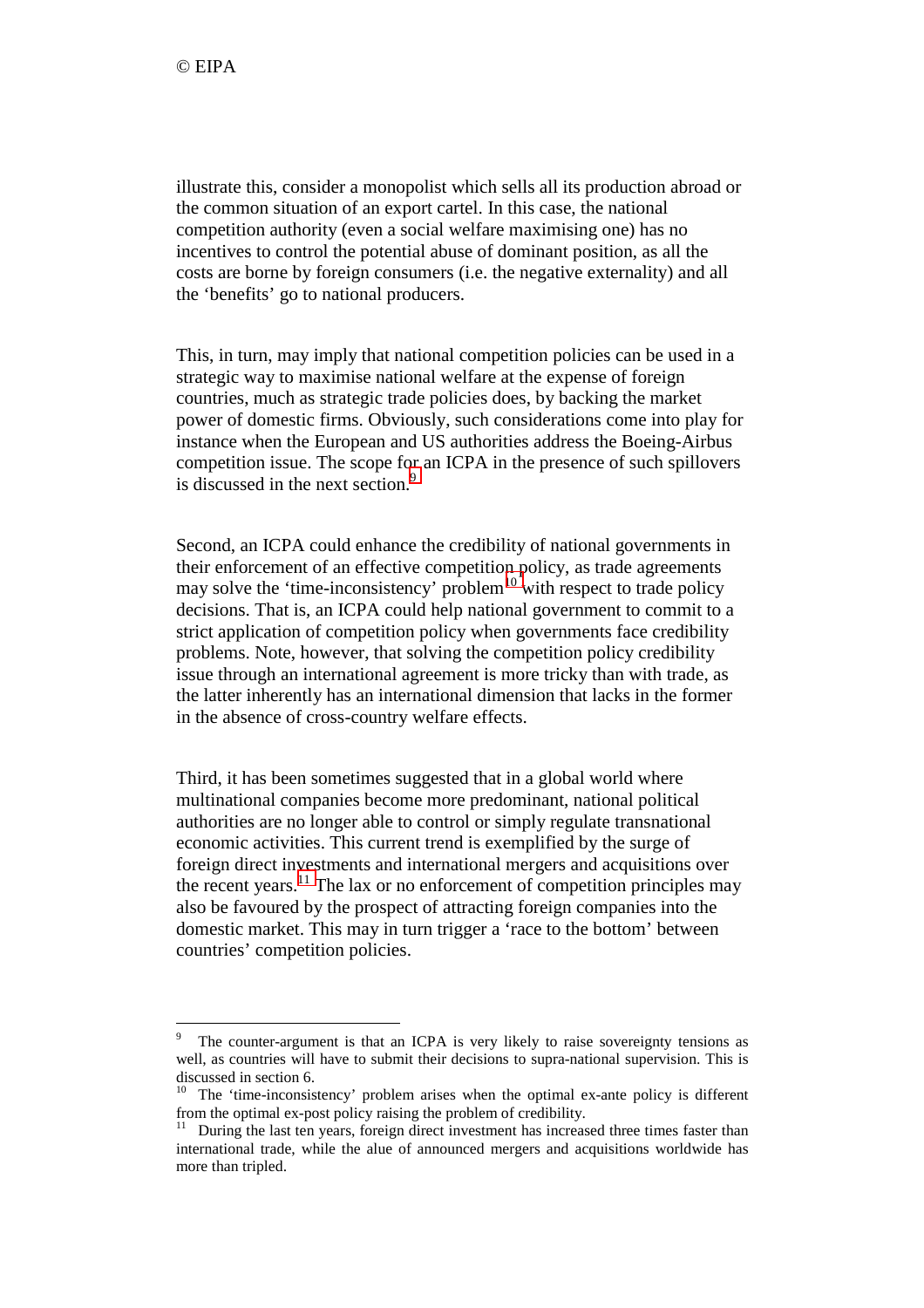This line of reasoning can be challenged on several grounds. Firstly, a strong competition authority may provide a healthy environment and efficiency in factor market which could be seen as a relative comparative advantage for a host country from the multinational perspective. Thus, governments willing to attract FDI may instead engage in a 'race to the top' with respect to competition policy. Secondly, it is doubtful that multinational decisions to invest lay on comparative *national* competition policy analysis. As multinationals tend to trade worldwide from one location, they are certainly subject to extra-territoriality clauses. Thus, the competition rules in the exporting markets may be as relevant (or even more) than the rules in the country of production. Moreover, the existence of extra-territoriality clauses implies that a 'race to the top' is more likely. Indeed, multinationals subject to extra-territoriality may prefer to locate in a country with a strong competition policy, so that decisions by the strong national authority take into account the changes in their profits (if the firm is domestically based, its profits enter national welfare), whereas if it is located in a foreign country, the decision linked to the extra-territoriality clause will not consider changes in their profits. Finally, it is not clear why countries should care about multinational competitive behaviour in other parts of the world as long as this has no influence on national welfare. If it has some effect, then we are in the presence of policy spillovers which are to be analysed in the next section.

Fourth, it has been sometimes argued that the laxist Japanese anti-trust law has allowed Japanese firms to benefit from higher monopolist profits which could be invested in research and development (R&D), hence 'artificially' boosting their relative competitiveness. An harmonisation of international competition rules could prevent such behaviour. However, if monopolistic rents are invested in R&D which allow for future price falls, quality improvement and increased diversity, then competition policy authorities should maximise welfare inter-temporally before taking any decision.

Fifth, an international harmonisation of competition rules will lead to a reduction in transaction costs for firms. The coexistence of numerous, sometimes conflicting, national competition rules entails private cost in terms of information, requirement and uncertainty. At present, an international merger has to comply to the competition rules of each country of origin (and possibly of activity) of the merger parties. The issue, then, is whether transaction costs are high enough to give scope for an international agreement which also involves significant costs. Indeed, not only negotiation costs may be high (recall that the Uruguay Round lasted eight years), but also the dispute settlement mechanism at the international level may involve higher costs than at the national level. Thus, more empirical work is needed before concluding on the potential gains from an ICPA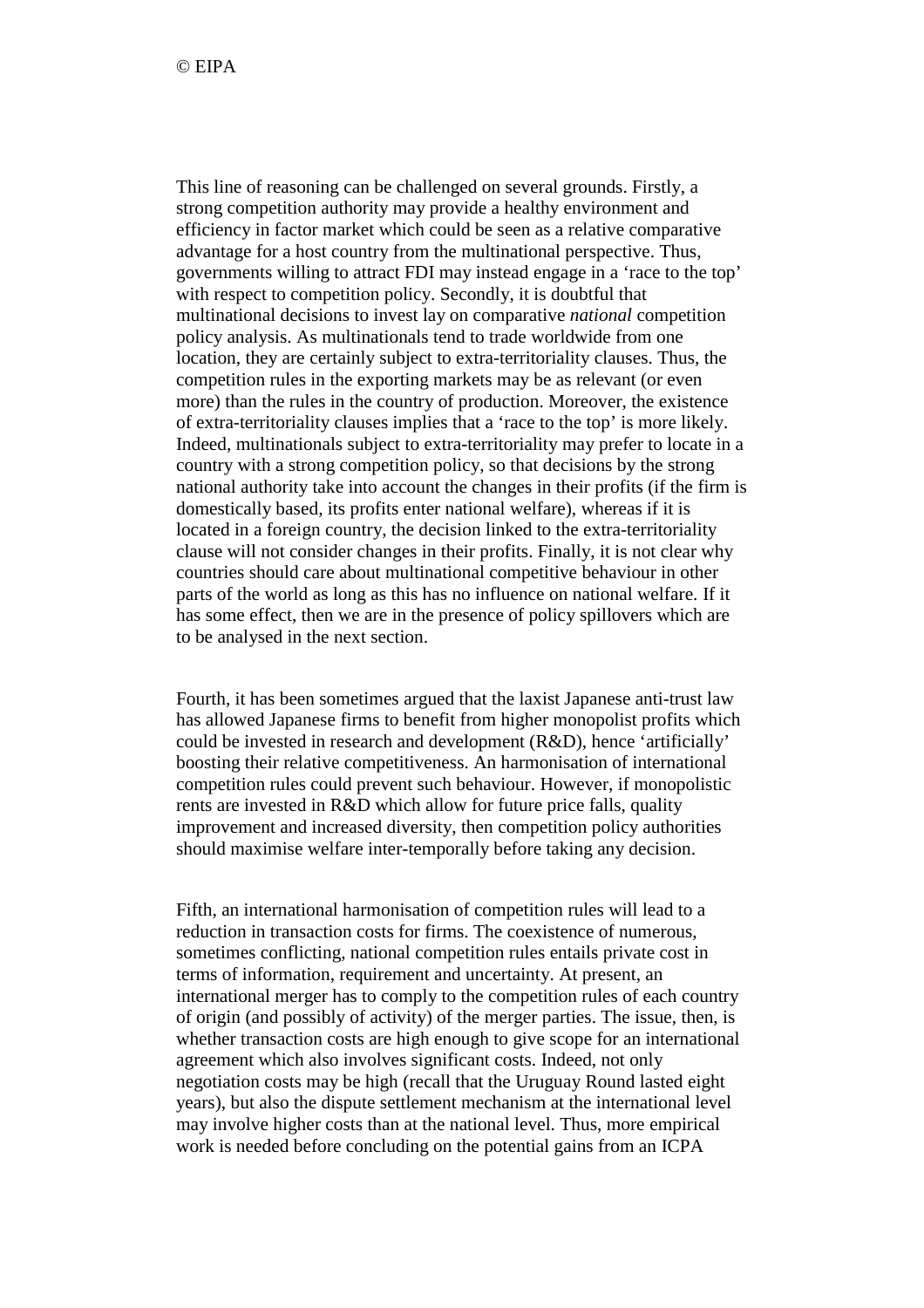based on the reduction of transaction costs. Besides, differences in competition policy rules may just reflect differences in preferences across countries. This, through the effects on relative prices, certainly makes trade more attractive, which in turn maximises world welfare while respecting countries preferences. Harmonisation of rules not only neglects country preferences but reduces the scope for beneficial trade.<sup>12</sup>

The above arguments suggest that the only convincing case for an ICPA boils down to the presence of competition policy spillovers.<sup>13</sup> Arguably, cross-border externalities may be internalised by unilateral or bilateral extension of national jurisdiction to foreign countries. However, the extraterritorial reach of a national competition policy may generate sovereignty tensions which jeopardise the globalised world. Thus, as discussed in the next section, to internalise such cross-country welfare effects it may be necessary to adopt an international perspective.

# **4. COMPETITION POLICY SPILLOVERS: A CASE FOR AN ICPA?**

The existence of anti-competitive behaviour does not justify in itself the need for an ICPA.<sup>14</sup> A necessary condition (though not sufficient) to justify the creation of an ICPA is the existence of spillovers (i.e., cross-border externalities): that is, restrictive business practices in one country affect agents (consumers, firms) in other countries. This condition is certainly fulfilled in the case of export cartels. In theory, this necessary condition is almost always fulfilled. Indeed, even in the case of a national competition policy decision in a non-tradeable sector in country *A*, there may be effects on consumers or firms in country *B*, through general equilibrium effects in country *A* (such as production and factor price adjustments which may affect international markets). In practice, however, these indirect effects are likely to be relatively small. More direct effects could be of larger concern. In general, policy spillovers may be larger when national competition policy decisions are taken in sectors which trade a large share of their production.

 $12$  See Krugman (1997) for a similar line of reasoning with respect to environment and labour standards. Note also that, as argued by Bacchetta *et al* (1997), harmonisation of trade policies do not solve the competition policy spillover dilemma. Indeed, two countries may have identical competition policy rules but may still hurt a trading partner's interest through policy spillovers as rest-of-the-world welfare is not considered by the national competition  $\frac{1}{2}$  policy authority.

Gatsios and Seabright (1989) and Neven (1992) previously argued that policy spillovers are the key issue in deciding which policies should be subject to international negotiation or assigned to the top-tier in a multi-level governmental structure.

<sup>&</sup>lt;sup>14</sup> This section draws largely on Bacchetta, Horn and Mavroidis (1997).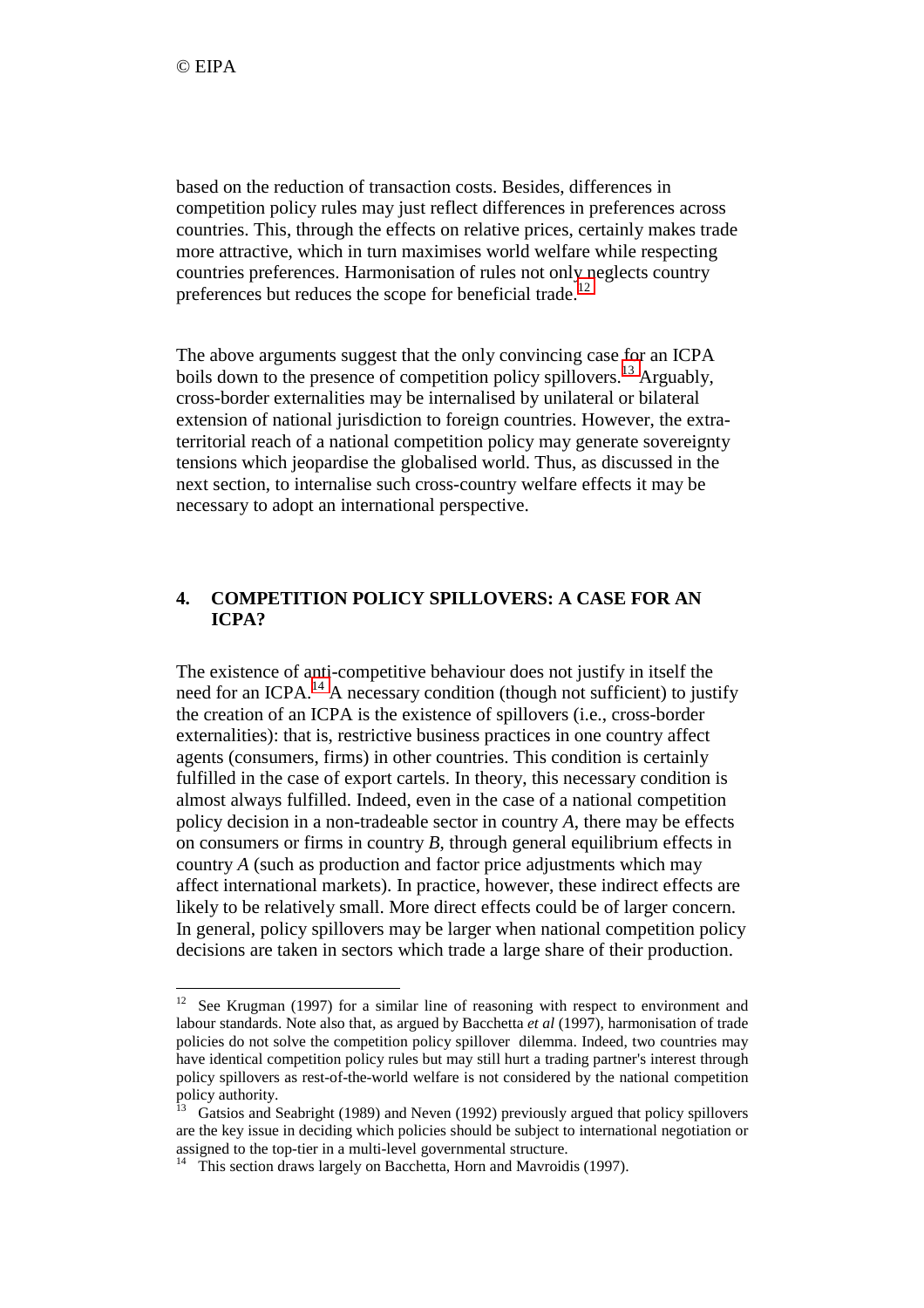However, the fact that national competition policy decisions may affect international markets does not necessarily imply that an ICPA is required to account for the interests of consumers and producers in other countries. Indeed, as long as the national competition policy decision does not change when taking into account the rest-of-the-world interests, policy spillovers do not justify an ICPA. Clearly, if the decision taken by the national authority is the same as the one that would have been taken by a international authority within an ICPA, then there is no justification to create such an agreement. This type of situation arises whenever the domestic gains related to the national competition policy authority decision are larger than the neglected spillovers to foreign firms and consumers. In such a case, internalising the spillovers through an ICPA would not change the decision of the national authority given that world welfare increases (i.e., the increase in national welfare is larger than the fall in rest-of-the-world welfare). Note that the fact that internalisation of an externality does not affect the optimal decision is due to the fact that competition policy decision are often discrete choices, as for example, allow or not a merger. If the competition policy decision were a continuous variable, then the international optimal decision would be different from the national optimal decision.

Then, an ICPA would be justified in the presence of a 'prisoner's dilemma', that is whenever the optimal choice that each rational agent takes individually differs from the choice that is taken when individuals cooperate *and* if the cooperative choice implies a higher payoff for all agents than the payoff in the non-cooperative equilibrium.

To summarise, spillovers from nationally-pursued competition policies provide a case for an ICPA only to the extent that the spillovers are sufficiently large to change the decision taken by a national authority and that there are welfare gains for the world when this decision is taken within an ICPA.

## **5. PRO- AND ANTI-COMPETITIVE SPILLOVERS**

Spillovers can have different effects on competition: they could either enhance competition, i.e., be *pro-competitive*, or reduce it, i.e., be *anticompetitive*.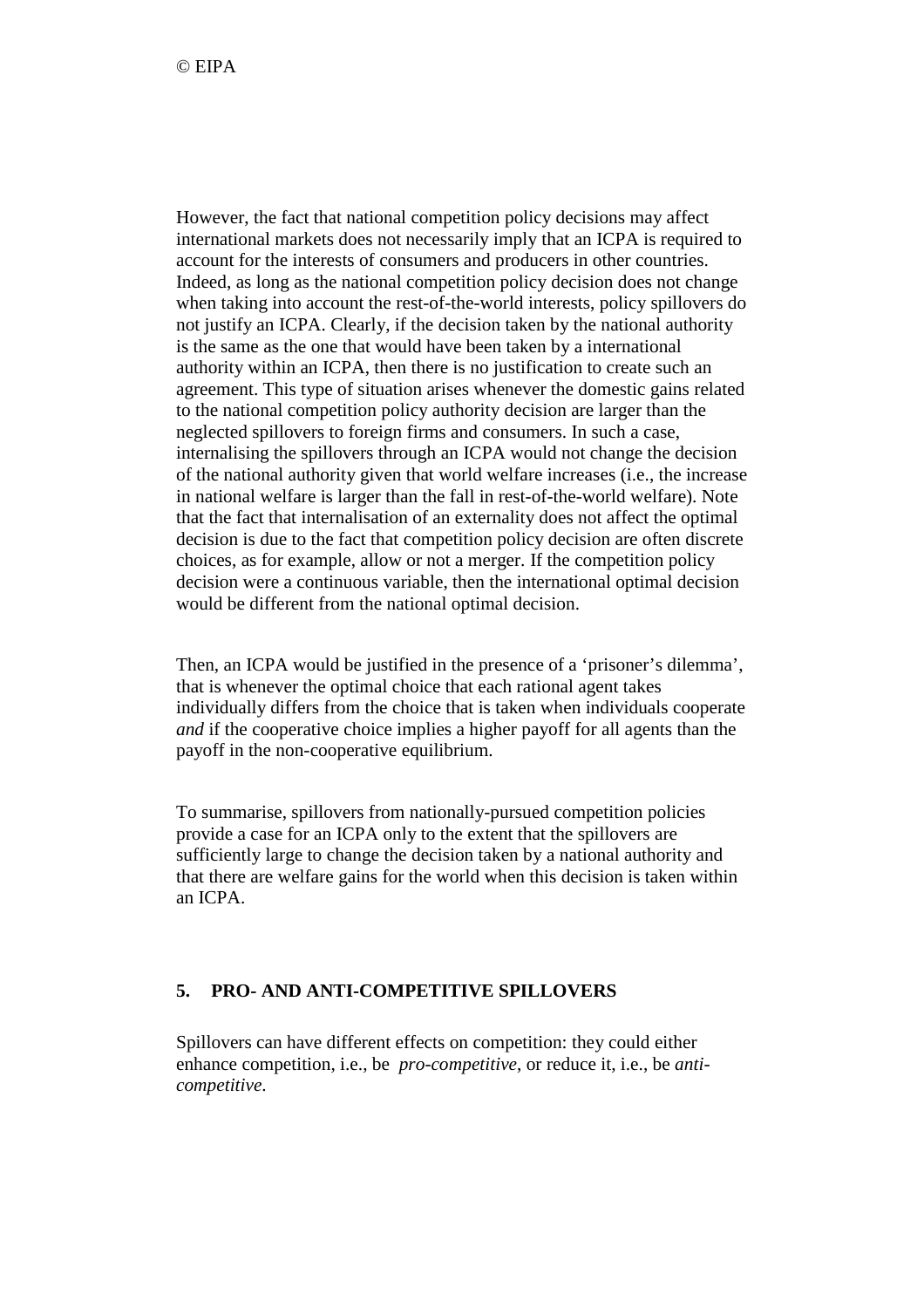Spillovers are anti-competitive when, for instance, a national competition authority allows a merger between two domestic firms that sell a large share of their output in foreign markets.<sup>15</sup> The national competition authority does not take into account foreign consumers' interests in its decision to allow the merger. The price increase in foreign markets that may result from the merger, and the resulting loss for foreign consumers, is of no concern to the national authority.<sup>16</sup> However, had an international authority taken the decision, foreign consumers' interests would have been considered and the merger may have been forbidden. Clearly, in this case, the spillovers are anti-competitive as the national authority takes a more laxist attitude towards anti-competitive behaviour.

Pro-competitive spillovers exist when, for example, the national competition policy authority does not allow a merger between two domestic firms that compete in the national market *only* with foreign firms. The national authority refuses the merger because of the presumed price increase that would hurt national consumers interests by more than the increase in the merged firms profits. However, under a large set of circumstances,  $17$  the foreign firms would benefit from the domestic merger. This is the case if the final domestic price is higher after the merger and if the two merged firms sufficiently internalise their strategic interaction, so that they restrict their total market share.<sup>18</sup> The international authority which will include foreign firms' profits in its objective function may decide to allow the merger if the increase in foreign firms profits outweighs the fall in national welfare.<sup>19</sup> Thus, spillovers in this case are clearly pro-competitive as their elimination through internalisation in an ICPA will lead to a less competitive trading system.

Hence, spillovers could be pro-competitive or anti-competitive and their internalisation through an ICPA may lead to a more or a less competitive world. Therefore, the creation of an international competition policy authority is not unambiguously conducive to a more competitive world. Moreover, if it is generally possible to identify situations where spillovers exist, it may be extremely difficult to conclude *a priori* whether the spillovers are pro- or anti-competitive. For instance, consider the case of pro-competitive spillovers discussed above. If we had assumed instead that efficiency gains (i.e., cost reductions) from the merger were sufficiently

<sup>&</sup>lt;sup>15</sup> The level of competition in this example depends on the number of firms operating in the world market. Competition increases with the number of firms.

<sup>&</sup>lt;sup>16</sup> Note that this holds regardless of whether markets are segmented or integrated.

<sup>&</sup>lt;sup>17</sup> See Salant *et al.* (1983) for the conditions under Cournot behaviour and Deneckere and Davidson (1985) for Bertrand competition.

<sup>&</sup>lt;sup>18</sup> Recall that in oligopolistic markets the perceived marginal revenue for a given firm is above its true marginal revenue.

<sup>19</sup> A similar result is obtained by Barros and Cabral (1994), though in a different context.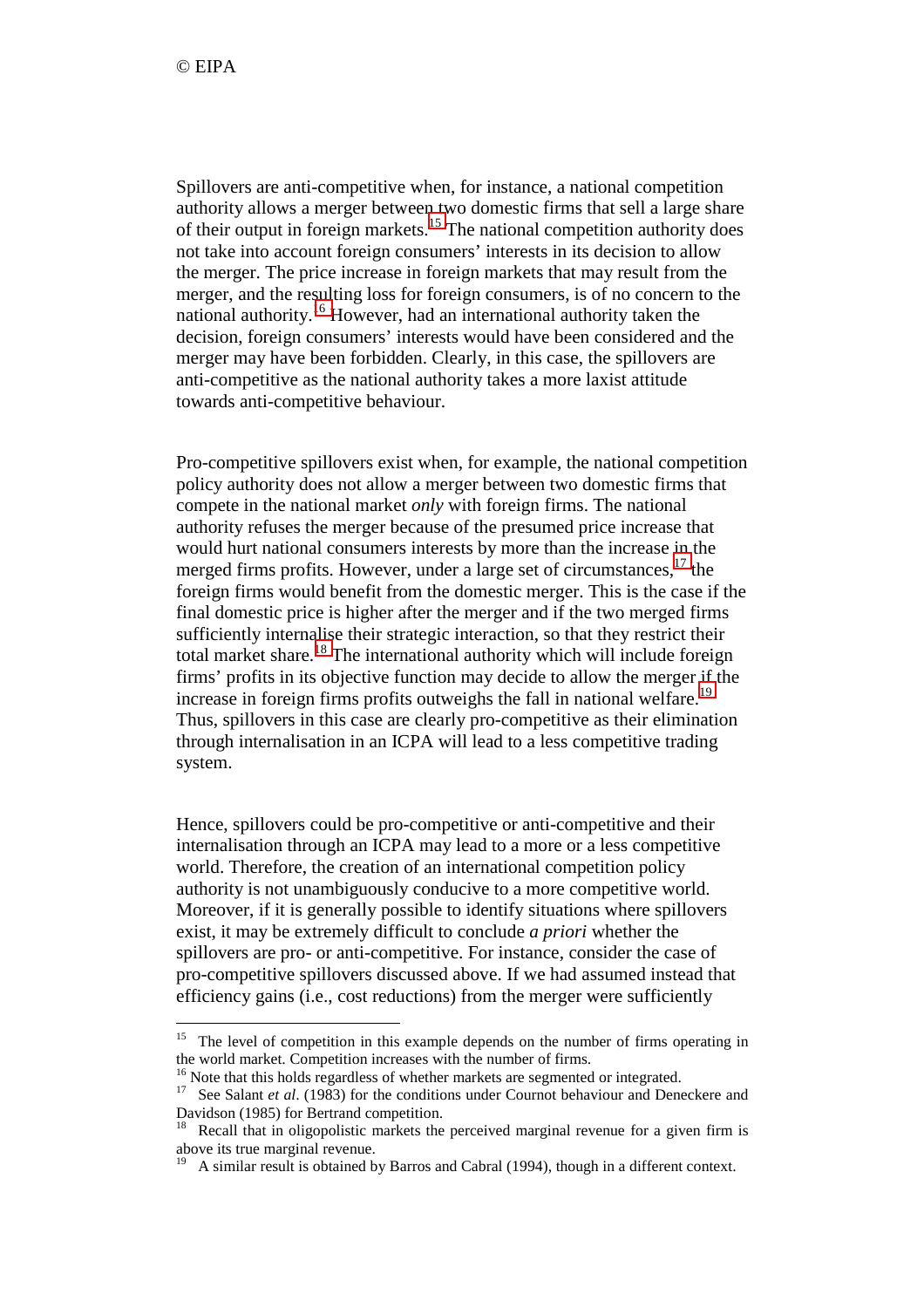large to decrease the domestic price, then foreign firms' profits would have fallen. In this case, spillovers would have been anti-competitive since the merger might have been accepted by the national authority but refused by the international authority once foreign firms' profits are accounted for. To summarise, whether the ICPA would have pro- or anti-competitive effects on the world trading system remains an open question.<sup>20</sup> So far, we have assumed that competition authorities seek to maximise social welfare in a direct way. However, they may have different objective functions. Competition policy authorities may be subject to lobbying. In this case, its objective function will also differ from social welfare maximisation as discussed in the next section.

## **6. ENDOGENOUS DETERMINATION OF COMPETITION POLICY AND WORLD WELFARE**

Competition policy, as any redistributive policy, is subject to lobbying by industry groups which may try to influence the competition authority's decision in their favour.<sup>21</sup> Assume that, as in the endogenous trade policy literature, this translates into a higher weight put on producer surplus (i.e., firms' profits) in the competition authority's objective than on consumer surplus.<sup>22</sup> Thus, producers' interests are over-represented in the decision process.

Consider the same setup as in the discussion of pro-competitive spillovers in the previous section, taking into account that both the national and the international competition policy authority are subject to industry lobbying.<sup>23</sup> Then, both authorities will be more likely to accept the merger, as firms' profits increase in this case. For the sake of illustration, consider the case where both national and world welfare would fall following the merger (which would have implied with a benevolent government as in the previous section that both the national and international authorities would have rejected the merger). In spite of industry lobbying by national firms, it is

<sup>&</sup>lt;sup>20</sup> This may recall the discussion over the pro or anti-competitive effects of anti-dumping rules (see Hoekman and Mavroidis (1996) for an illustration).

 $21$  To illustrate this, let us quote Hans Krakauer, senior vice president of the International Airline Passengers Association, on the Boeing-McDonnell Douglas and European Commission struggle in Summer 1997: 'What you've got here is a power play, and anyone who says it's being done in the interest of passengers is a liar' (Wall Street Journal, 23 July 1997).

 $22$  For a recent formal justification of this result with microeconomics basis in the context of trade policy, see e.g., Grossman and Helpman (1994).

<sup>&</sup>lt;sup>23</sup> Note that the same logic applies to anti-competitive spillovers, and perhaps surprisingly to the case of positive spillovers.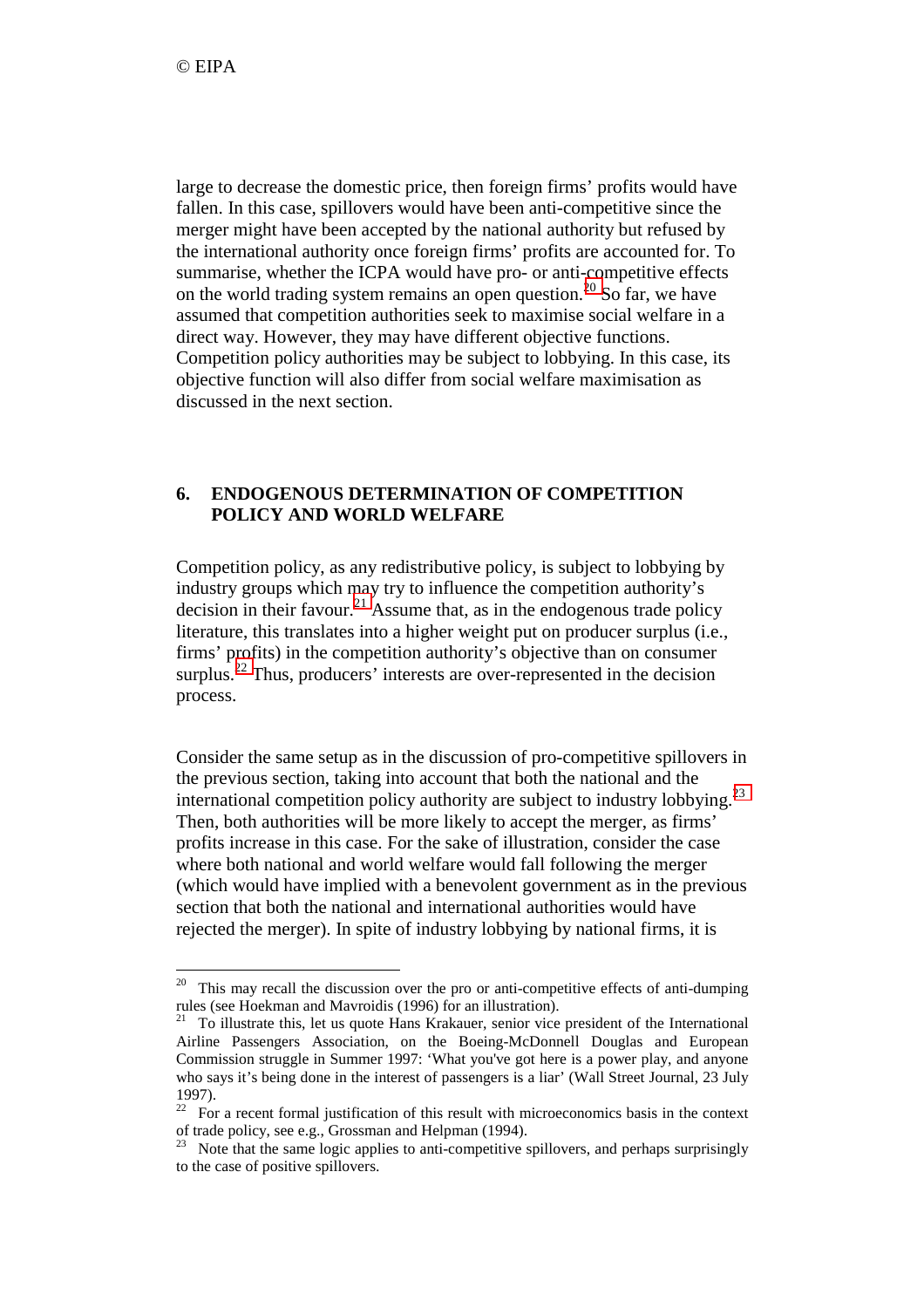possible that the national authority still refuses the merger. It may be the case, however, that the international competition authority which is subject to industry lobbying by both national and foreign firms accepts the merger since foreign firms' profits, which increase with the merger, are overrepresented in its objective function.

In such a situation, the authorisation of the merger by the international authority does not only decrease the level of competition, as the merger is allowed and price-markups increase, but it also decreases national and world welfare. Note that these are potential risks, rather than likely outcomes, as this depends on the institutional setting prevailing in the decision-making process.

# **7. FURTHER CONSIDERATIONS: AN ICPA IN THE WTO?**

The desirability of an ICPA also rests on the institutional form that would be adopted. It is sometimes suggested that an agreement in the WTO may consist of a minimum set of competition policies to be introduced in each member country and which would be regulated by a national authority. Though desirable in itself, as it may improve institutional aspects in developing countries, this would not address the main rationale identified in sections 3 and 4 for an agreement, i.e. the presence of competition policy spillovers. To solve this some form of coordination mechanism should be implemented. In this section we outline factors that may prevent the coordination of national competition policies within the existing WTO framework.

An important issue is the question of sovereignty. An overseeing body responsible for competition policy (within the WTO) would automatically imply some abandon of sovereignty from the part of national authorities (to the WTO dispute settlement mechanism for example). Although many countries may find it in their interest to coordinate competition policies in the presence of spillovers, they may not be willing to delegate their authority to an international agency. This problem is further heightened by the fact that contrary to other economic policies, such as tariff barriers for instance, deviation from the rules cannot be assessed in a general way. With anti-competitive behaviour each case has to be assessed individually. Hence, to be efficient, an international cooperation on competition policy has to involve a significant delegation of national sovereignty over competition rules and implementation.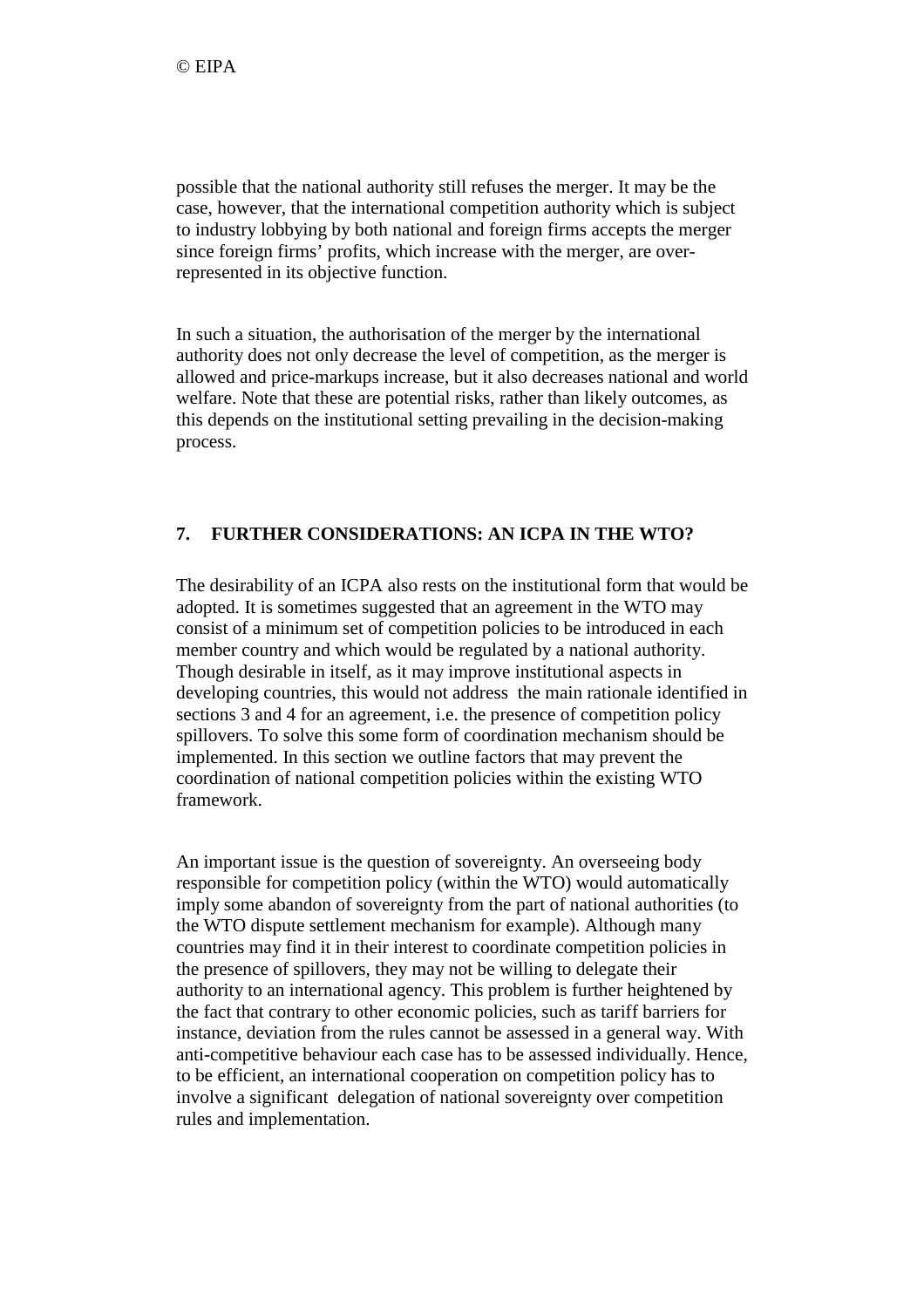Second, because of national and cultural differences regarding the appropriate characterisation of competition policy, international coordination may prove to be very tedious, and more importantly, very costly. At the initial stage, high negotiating costs are to be expected since long negotiations involving a significant amount of bargaining among negotiating partners will probably be required to reach an international agreement. Moreover, the setting of international competition rules is doomed to attract fierce lobbying activities, in particular from the large companies and industries, in order to influence the design and implementation of competition policies, thus further increasing the social costs of negotiating an agreement.<sup>24</sup>

Third, an agreement on the set of competition rules that should be adopted is likely to prove controversial. One of the major dilemmas concerns the constraints imposed by international competition rules: should they be binding or not? And if they are, what should be the enforcement mechanism? Another similar dilemma rests on the nature of international competition laws. On the one hand, rules *per se* would provide a very clear framework, removing most of the uncertainty associated with competition decisions. The drawback, however, would be the arbitrary nature of such competition rules reinforced by the absence of consensus on competition standards. Moreover, rules *per se* lack flexibility, and therefore may result in the condemnation of very efficient practices. On the other hand, an international competition law based on the *rule of reason* could be adopted. This would have the advantage of providing a greater flexibility in assessing anti-competitive behaviour, albeit at the cost of greater uncertainty. That is, although general rules *per se* can be set as guidelines, each case must be judged on its own merit, which implies some scope for *rule of reason*.

The implication of a more discretionary ruling, apart from greater uncertainty, is that it would require some forms of judicial process. Obviously, this could become problematic at the international level since it would require an international authority. The question of whether the WTO dispute settlement mechanism is the right place arises. The resources that such an approach would require are very likely to overtake WTO capacities. The cases raised to the dispute settlement mechanism risk to be much more tedious and complex than the ones concerning trade issues. As a comparison, Blackhurst (1996) notes that the International Court of Justice in The Hague, which heard an average of two cases a year, has a budget and

 $24$  Other negotiations, such as in agriculture, may also be subject to high negotiating costs. The main difference is that gains from an agreement on the liberalization of agriculture markets have been already quantified whereas those from an ICPA still need to be identified and quantified.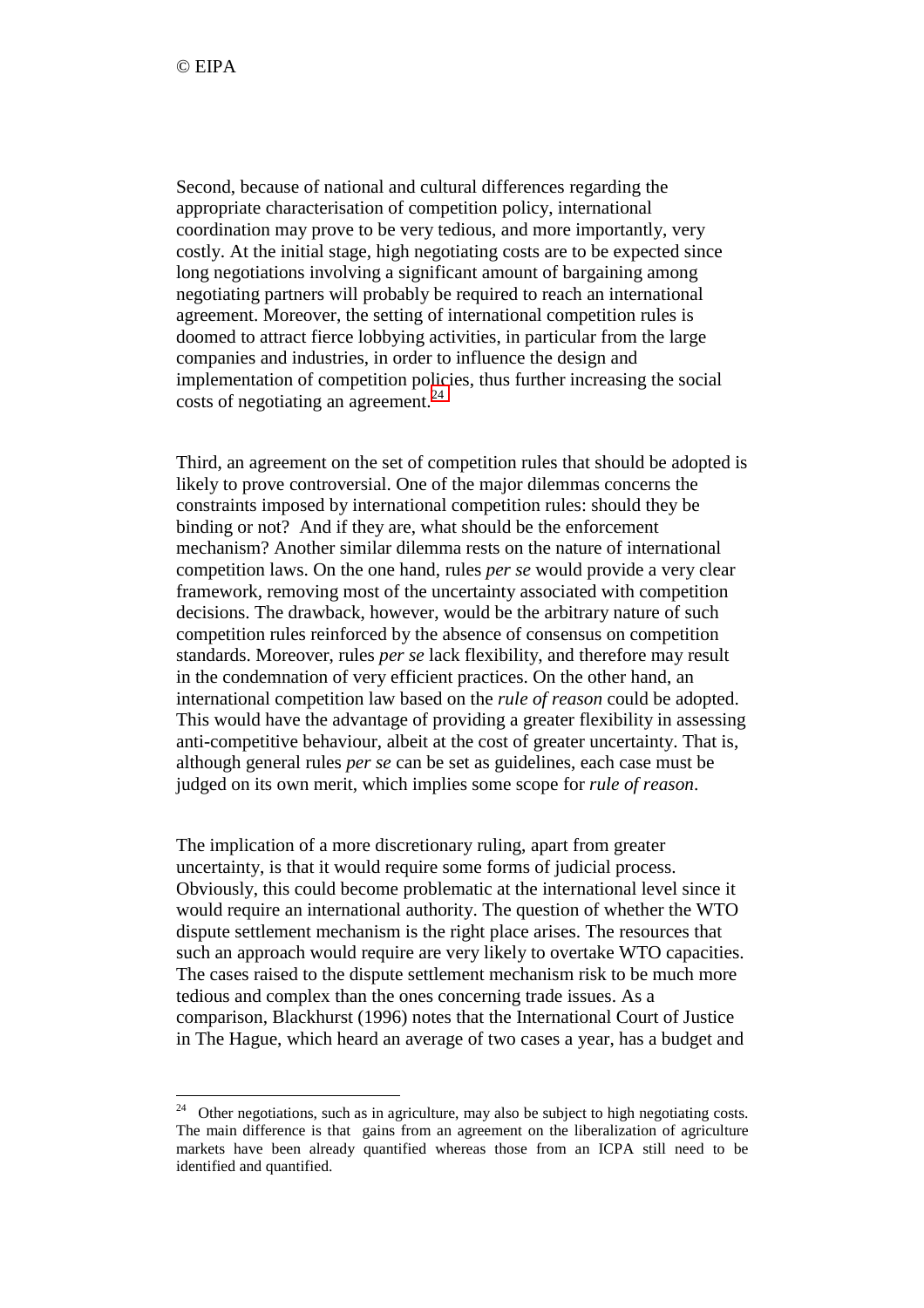staff which is almost three times the budget and staff of the Legal Affairs Division of the WTO.

Fourth, international cooperation on competition could be plagued by information problems. In particular, investigations on anti-competitive behaviour often involve the communication to competition authorities of confidential information. A firm in one country may then be very reluctant to disclose sensitive information regarding its economic activities to a foreign or international competition authority (see for instance, Van Miert, 1996). Besides, due to high information costs, it is arguably preferable to implement competition policies in the most decentralised way (i.e., at the national level), rather than by a central, remote international trade authority.<sup>25</sup>

Fifth, if the ICPA is going to be negotiated within the WTO and related to trade issues, negotiators should be careful not to introduce a protectionist bias in the agreement. Indeed, it is well recognised by economists that Article VI of GATT concerning international dumping has a protectionist bias and this may extend to an agreement on competition policy if not carefully elaborated. As other forms of trade protection tend to be banned by GATT, industries may request their governments to protect their domestic market based on competition policy agreements.

## **8. CONCLUDING REMARKS**

 $\overline{a}$ 

Claims for the need for an International Competition Policy Agreement (ICPA) are often raised. This paper takes a cost-benefit approach in assessing it. Thus, the existence of potential benefits from such an agreement in the presence of cross-border competition policy spillovers that lead to a 'prisoners dilemma' situation must be balanced against the risks that may emerge from the hasty adoption of an agreement that may be subject to capture.

In particular, this paper shows that an ICPA can potentially lead to both a less competitive world trading system and, more importantly, a lower level of world welfare. The nature of the impact of an ICPA depends on the

 $25$  This may explain why the EU has adopted the principle of subsidiarity in its competition policy: member states are responsible for competition policy unless it concerns practices that distort competition in the common market (and not simply in one member state).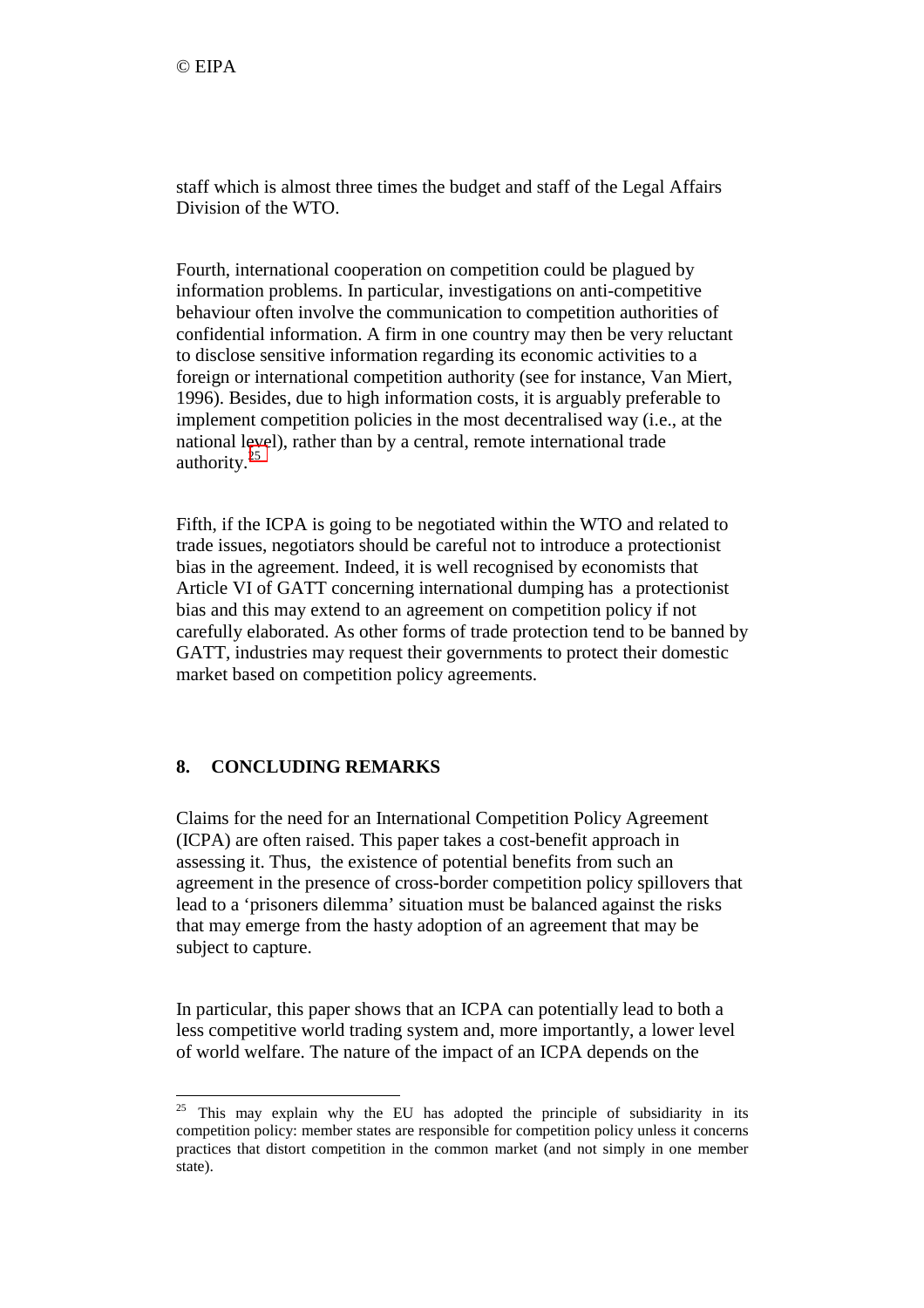objective pursued by national and international competition authorities and the influence of specific interest groups in the design and implementation of competition policies.

Concerning the creation of an ICPA within the WTO framework, this process could entail long and tedious negotiations and may not fulfil expectations. An agreement on a minimum set of competition rules for member countries (as suggested by the EU and to some extent by the US), while desirable for institutional reasons, does not correct for the main rationale for an international agreement discussed in section 4, i.e competition policy spillovers. On the other hand, if the agreement tries to solve the spillover problem by introducing some sort of supra-national authority or inter-government cooperation, it is yet not clear from a cost/benefit perspective that this is worth pursuing (especially if supranational authorities are subject to capture). Further study on the costs and benefits from such an agreement is needed. Moreover, if the ICPA is going to be related to trade issues within the WTO, negotiators should be careful not to introduce a protectionist bias in the agreement.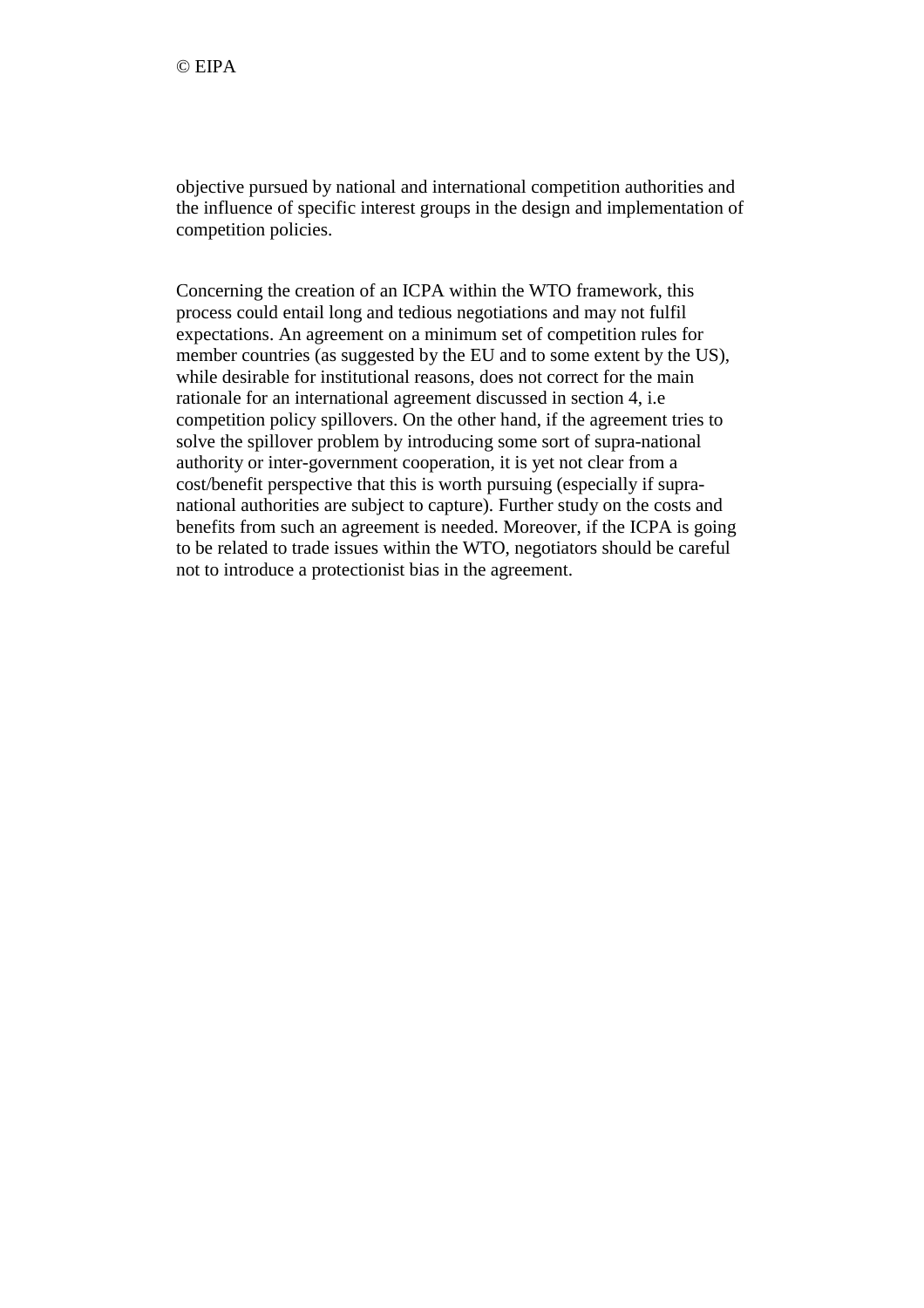# **BIBLIOGRAPHY**

BACCHETTA, M., H. HORN and P. MAVROIDIS (1997), 'Do Negative Spill-Overs from Nationally Pursued Competition Policies Provide a Case for Multilateral Competition Rules?', mimeo, WTO.

BHAGWATI, J. (1971), 'The Generalized Theory of Distortions and Welfare', in J. Bhagwati, R. Jones, R. Mundell and J. Vanek, eds.: *Trade, Balance of Payments and Growth: Papers in International Economics in Honor of Charles P. Kindleberger*, North Holland.

BLACKHURST, R. (1996), 'The Capacity of the WTO to Fulfil Its Mandate', paper presented at the *Institutional Aspects of World Trade Organization's Effectiveness* conference, Standford.

CRAMPTON, P. (1994), 'Alternative Approaches to Competition Law: Consumers' Surplus, Total Welfare and Non-Efficiency Goals', *World Competition* 17, pp. 55-86.

DENECKERE, R. and C. DAVIDSON (1985), 'Incentives to Form Coalitions with Bertrand Competition', *Rand Journal of Economics* 16, pp. 473-485.

GATSIOS, K. and P. SEABRIGHT (1989), 'Regulation in the European Community', *Oxford Review of Economic Policy* 5, pp. 37-60.

GROSSMAN, G and E. HELPMAN (1994), 'Protection for Sale', *American Economic Review* 84, pp. 833-850.

HOEKMAN, B. and P. MAVROIDIS (1996), 'Dumping, Antidumping and Antitrust', *Journal of World Trade*, 30, pp. 28-52.

HOEKMAN, B. (1997), 'Competition Policy and the Global Trading System', *World Economy*, 20, pp. 383-406.

JACKSON, (1969), *World Trade and the Law of the GATT*, Bobbs Merril, Indianapolis.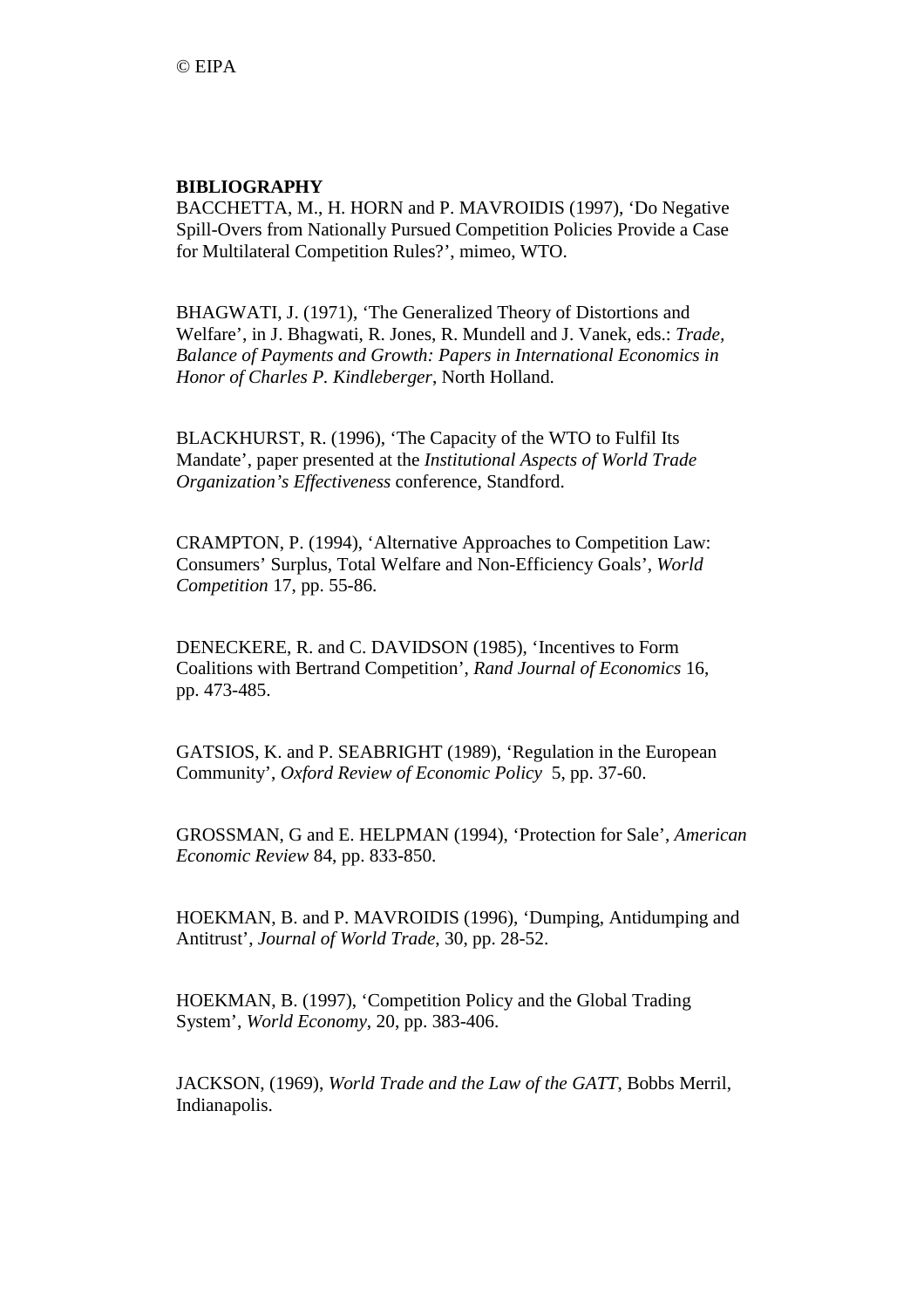JACQUEMIN, A. (1995), 'Internationalisation of Competition Policy', *World Economy* 18, pp. 781-789.

JENNY, F. (1994), 'Competition and Efficiency' in: B. Hawk, ed. *Antitrust in a Global Economy*, Fordham Corporate Law Institute.

KRUGMAN, P. (1997), 'What Should Trade Negotiators Negotiate About?', *Journal of Economic Perspectives* 35, pp. 113-120.

KÜHN, K., P. SEABRIGHT and A. SMITH, 'Competition Policy Research: Where Do We Stand?, CEPR Occasional Paper # 8.

MATSUSHITA, M. (1997), 'Competition Policy within the Framework of the WTO', mimeo.

MAVROIDIS, P. and S. VAN SICLEN (1997), 'The Application of the GATT/WTO Dispute Resolution System to Competition Issues', mimeo, University of Neuchatel, Switzerland.

MESSERLIN, P. (1995), 'Politiques commerciale et de la concurrence', *Revue économique* 46, pp. 717-726.

MIERT, K. van (1996), 'EU Competition Policy in the New Trade Order', paper presented at the Oslo Conference on Competition Policies for an Integrated World Economy, 14 June 1996.

 MOTTA, M. and F. ONIDA (1996), 'Trade Policy and Competition Policy', CESPRI working paper #86.

NEVEN, D. (1992), 'Regulatory Reform in the European Community', *American Economic Review*, Papers and Proceedings, 82, pp. 98-103.

NICOLAIDES, P. (1996), 'For a World Competition Authority', *Journal of World Trade* 30, pp. 131-145.